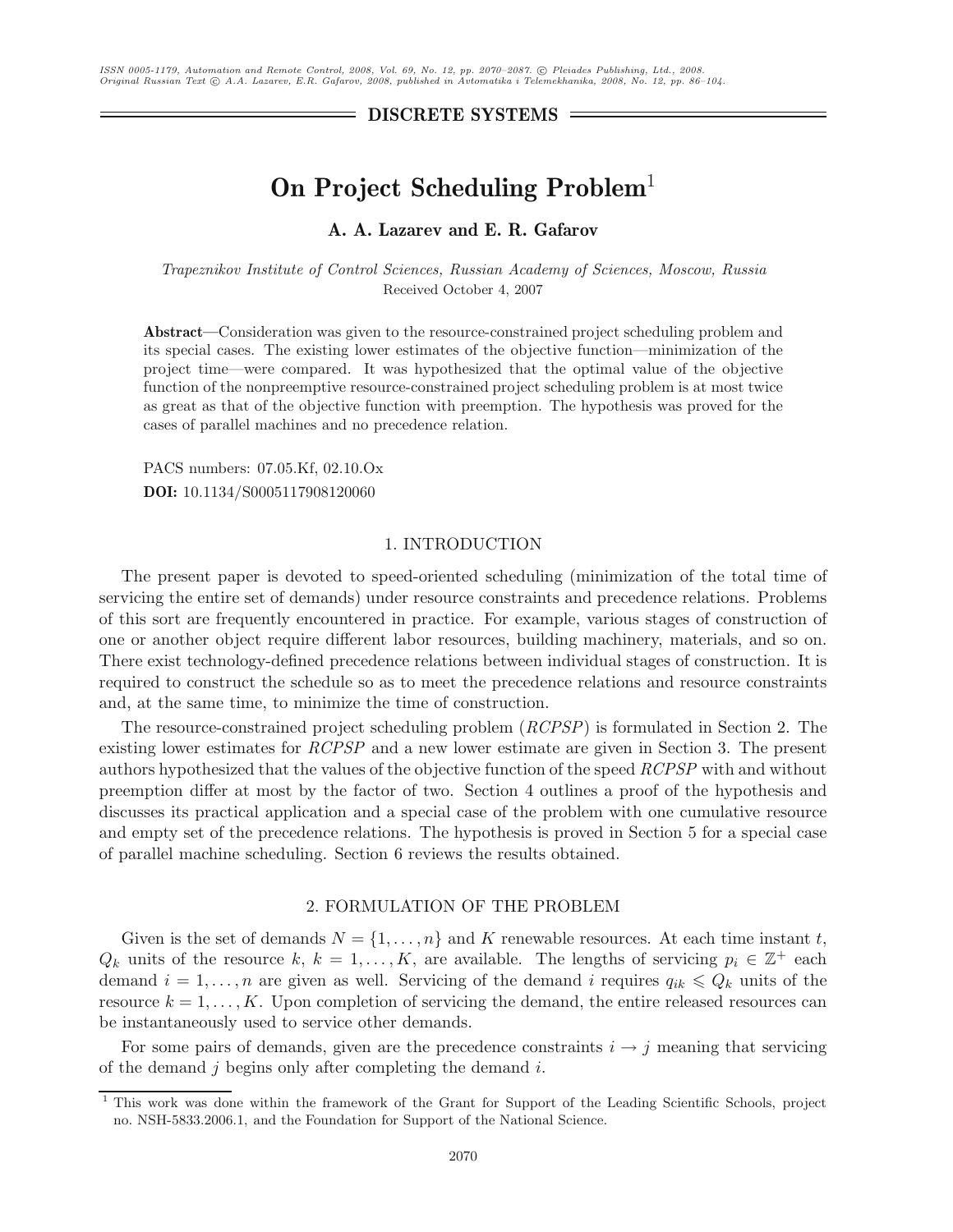Demand servicing begins at the time instant  $t = 0$ . Interrupts in servicing of demands are forbidden.

Needed is to determine the time instants of starting servicing of the demand  $S_i$ ,  $i = 1, \ldots, n$ , so as to minimize the entire project implementation time  $C_{\text{max}} = \max_{i=1,\dots,n} \{C_i\}$ ,  $C_i = S_i + p_i$ . At that, the following constraints must be observed:

—at each time instant  $t \in [0, C_{\text{max}})$  and  $\sum_{n=1}^{\infty}$  $\sum_{i=1}^{n} q_{ik}\varphi_i(t) \leq Q_k, k = 1,\ldots,K$ , where  $\varphi_i(t) = 1$ , if the demand i is serviced at time t and  $\varphi_i(t) = 0$ , otherwise, that is, in the course of execution the demands must be fully provided with resources;

—the precedence relation are not violated, that is,  $S_i + p_i \leqslant S_j$  is satisfied if  $i \to j$ ,  $i, j \in N$ .

This problem is called the *resource-constrained project scheduling problem* (*RCPSP*). The NPhard multidimensional knapsack problem may be reduced to this problem in a polynomial time.

Integrated reviews of the most significant results on *RCPSP*, for example [1], are regularly published by various researchers. The  $PSPLIB$  library of benchmarks [2] was created for testing and comparing numerous algorithms to solve *RCPSP*. For the time being, the branch-and-bound algorithm of Brucker and others [3] is regarded as the "fastest" one. The algorithm described in [4] deserves special mentioning among the metaheuristic algorithms. Experimental study of some heuristic algorithms can be found in [5] and [6]. An exact algorithm to solve preemptive *RCPSP* was suggested in [7].

Solution of *RCPSP* is representable as a set of the starting instants of demand servicing  $S = (S_1, \ldots, S_n)$ . A solution meeting the resource and precedence constraints will be called the admissible solution.

The project structure is representable as *demands-in-vertices* of the oriented graph  $G = (V, A)$ where some demand from the set  $N = \{1, \ldots, n\}$  corresponds to each vertex from  $V = \{1, \ldots, n\}$ and the set of arcs  $A = \{(i, j) | i, j \in V : i \rightarrow j\}$  corresponds to the precedence constraints. Obviously, an admissible solution exists only if the precedence graph is acyclic.

Usually, consideration is given to two dummy demands 0 and  $n + 1$  with servicing durations  $p_0 = p_{n+1} = 0$ . The precedence relations are as follows:  $0 \rightarrow j \rightarrow n+1$ ,  $j = 1, \ldots, n$ ,  $q_{0k} = q_{n+1k} = 0$ ,  $k=1,\ldots,K.$ 

We denote by  $UB$  the upper boundary of the optimal value of  $C_{\text{max}}$ . For example, we may assume that  $UB = \sum_{n=1}^{\infty}$  $\sum_{i=1}^n p_i$ .

For each demand  $i \in N$ , we determine the time window  $[r_i, d_i]$  where it must be serviced under any permissible schedule S:

$$
r_0 = 0; \quad r_i = \max_{j|(j,i)\in A} \{r_j + p_j\}, \quad i = 1, \dots, n+1; d_{n+1} = UB; \quad d_i = \min_{j|(i,j)\in A} d_j - p_j, \quad i = n, n-1, \dots, 0.
$$

## *2.1. Algorithm of RCPSP Scheduling*

We present a popular project scheduling algorithm [3].

**Algorithm 1** (List Scheduling (LS) Algorithm).

(1) Let EL be the list of all demands without predecessors.

$$
Q_k(\tau) = Q_k \quad \forall \tau, \quad k = 1, \dots, K;
$$

(2) If  $EL = \emptyset$ , go to Step 10;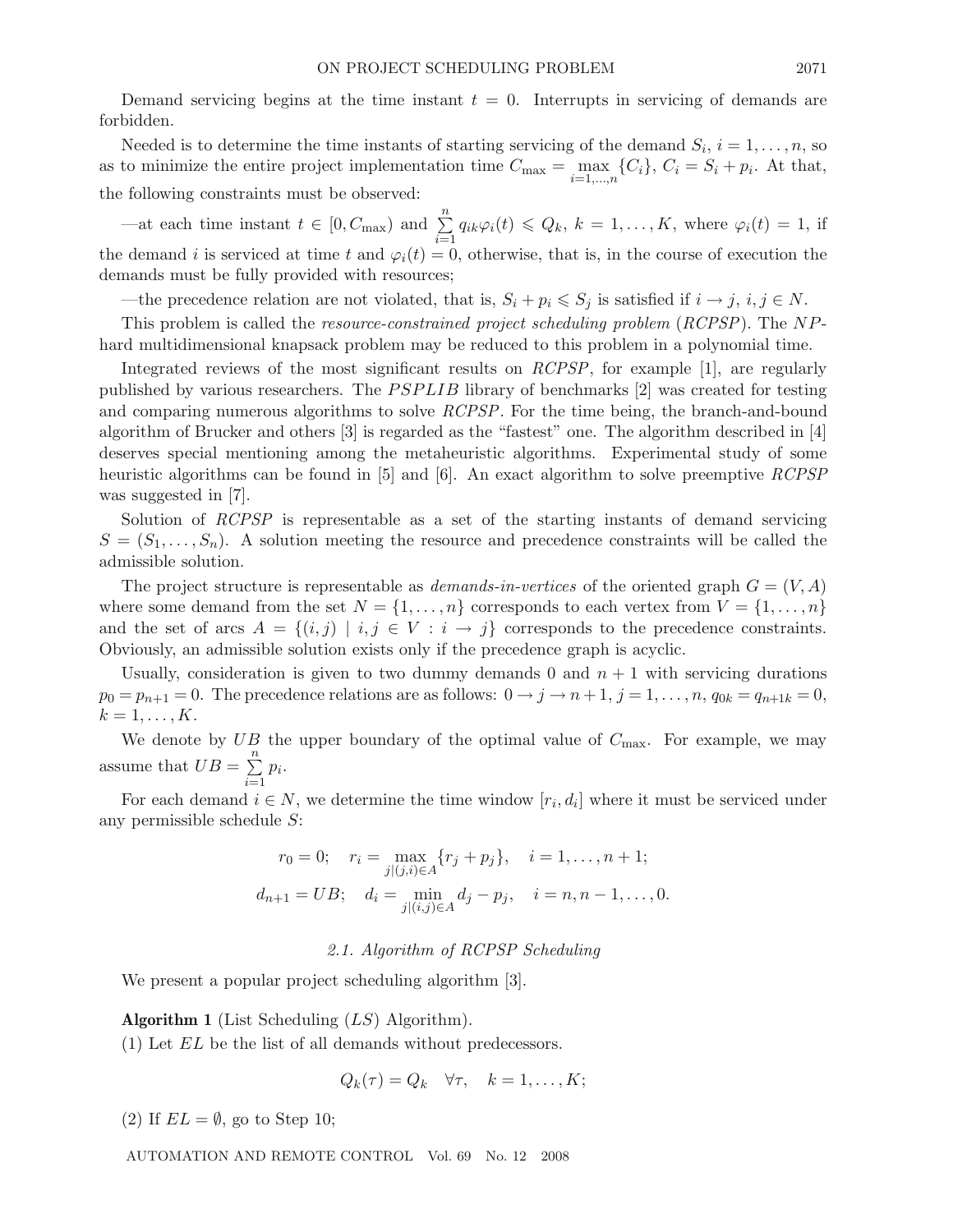

**Fig. 1.** Example of *RCPSP*.

(3) Take demand  $j \in EL$ ;

(4)  $t := \max$  $i|(i,j) \in A$  $\{S_i + p_i\}$ . If no predecessors are defined for the demand j, then  $S_j = 0$ ;

(5) If for some  $\tau \in [t, t + p_j)$  there exists a resource k such that  $q_{jk} > Q_k(\tau)$ , then calculate the minimum  $t_k > t$  such that the job j can be executed over the interval  $[t_k, t_k + p_j]$  if only the resource  $k$  is considered. If there is no such resource  $k$ , then go to Step 7;

(6) Assume that  $t := t_k$  and go to Step 5;

(7) Fix execution of the demand j at the interval  $[S_j, C_j] = [t, t + p_j);$ 

(8) Reserve resources for the demand  $Q_k(\tau) = Q_k(\tau) - q_{jk}, k = 1, \ldots, r, \tau \in [t, t + p_j);$ 

(9)  $EL = EL \setminus \{j\}$ . Add to  $EL$  the successors of the demand j for which all predecessors are arranged and go to Step 2;

(10) End.

The solution obtained depends on the choice of the demand j at Step 3. The concept of the algorithm lies in putting the demand  $j$  on the schedule at the earliest time instant where the resource and precedence constraints are not violated. Laboriousness of the algorithm is  $O(n^2K)$  operations.

By the *active* schedule is meant an admissible schedule (solution)  $S = (S_1, \ldots, S_n)$  for which there is no other admissible schedule  $S' = (S'_1, \ldots, S'_n)$  such that at least one of the inequalities  $S'_j \leqslant S_j$  and  $\forall j \in N$  is nonstrict. The LS algorithm constructs only the active schedules. The optimal schedule, obviously, must be sought among the set of the active schedules.

The following theorem proves that some permutation among the elements of the set N denoted by  $\pi = (j_1, \ldots, j_n)$  corresponds to the active schedule  $(S_1, \ldots, S_n)$ .

**Theorem 1** [3]. *The active schedule is uniquely representable as the permutation*  $\pi = (j_1, \ldots, j_n)$ *among* n *demands.*

The permutation  $\pi$  defines the succession of taking the demand j at Step 3 of the algorithm. Such algorithm is often called the "competition" because at Step 3 the demand can be selected using a certain "priority."

**Example 1**. Let us consider the example depicted in Fig. 1. The project consists of four demands. On the activity network the duration of demand servicing  $p_i$  is shown for the *i*th demand above the nodes, and the amount  $q_{i1}$  of the renewable resource 1 required to service the demand is shown below. Four units of the resource 1 (for example, four installers) are available altogether.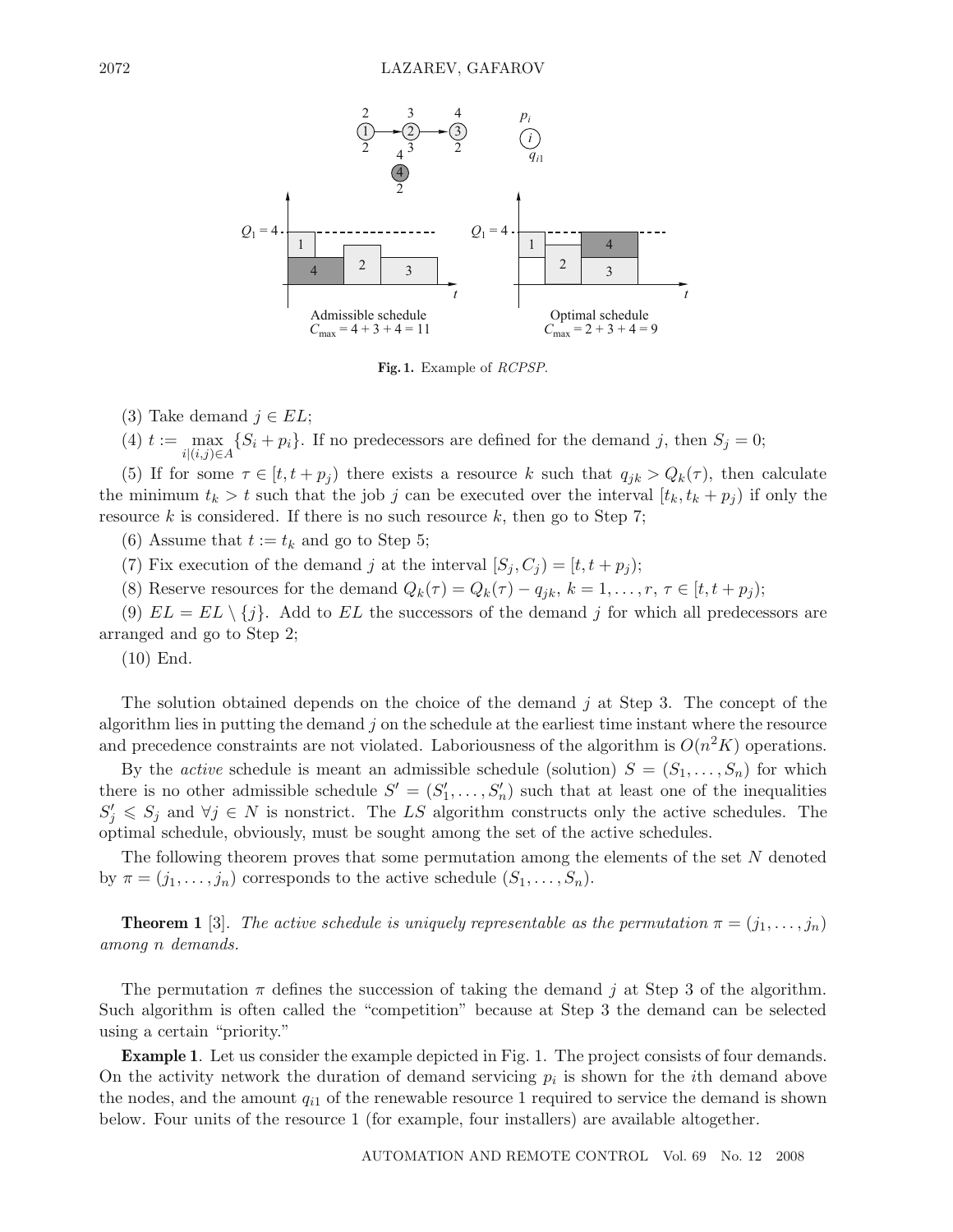

**Fig. 2.** Tree of seeking the optimal schedule.

Two admissible schedules for which the precedence relations, resource constraints, and demand servicing duration are satisfied are shown in Fig. 1.

We illustrate the algorithm by way of example.

**Example.** *Step 0.*  $EL = \{1, 4\};$ 

*Steps 3–9.* Let  $j = 1$ . The earliest time of servicing the demand 1: [0, 2].  $EL = \{4, 2\}$ ;

*Steps 3–9.* Let  $j = 4$ . The earliest time of servicing the demand 4: [0, 4].  $EL = \{2\}$ ;

*Steps 3–9.*  $j = 2$ . The earliest time of servicing the demand 3: [4,7] because over the interval [2, 4) resources for demand 2 are insufficient (reserved for demand 4).  $EL = \{3\};$ 

*Steps 3–9.*  $i = 3$ . The earliest time of servicing the demand 3: [7, 11] because servicing of demand 2 is completed by the time instant 7.  $EL = \emptyset$ .

As the result, we get a schedule with  $C_{\text{max}} = 11$ . The succession of putting the demands on the schedule is representable as the permutation  $\pi = (1, 4, 2, 3)$ .

If the demands were arranged as  $(1, 2, 4, 3)$  or  $(1, 2, 3, 4)$ , then we would obtain a schedule with  $C_{\text{max}} = 9$ , that is, the schedule corresponding to the permutation  $\pi = (1, 2, 4, 3)$  is superior in terms of the objective function.

An exact branch-and-bound algorithm may be constructed on the basis of the given scheduling algorithm. In it branching occurs at choosing the demand  $j$ . For the example of Fig. 1, the scheme of algorithm branching is depicted in Fig. 2. Since the branch-and-bound algorithm is the most efficient tool for solving the problem at hand, determination of the "good" lower estimates becomes urgent.

#### *2.2. RCPSP with Demand Servicing Preemption*

The *RCPS Problem* where preemption in demand servicing is permitted, is called the preemption resource-constrained project scheduling problem  $(PRCPSP)$ . Its solution is representable as a collection of sets consisting of pairs of numbers  $S' = \{S_1 = \{[s_{11}, c_{11}), \ldots, [s_{1m_1}, c_{1m_1}]\},\}$  $S_2 = \{ [s_{21}, c_{21}), \ldots, [s_{2m_2}, c_{2m_2}) \}, \ldots \}.$  The demand 1 is continuously serviced over the intervals  $[s_{11}, c_{11}), \ldots, [s_{1m_1}, c_{1m_1})$  with  $m_1 - 1$  interrupts.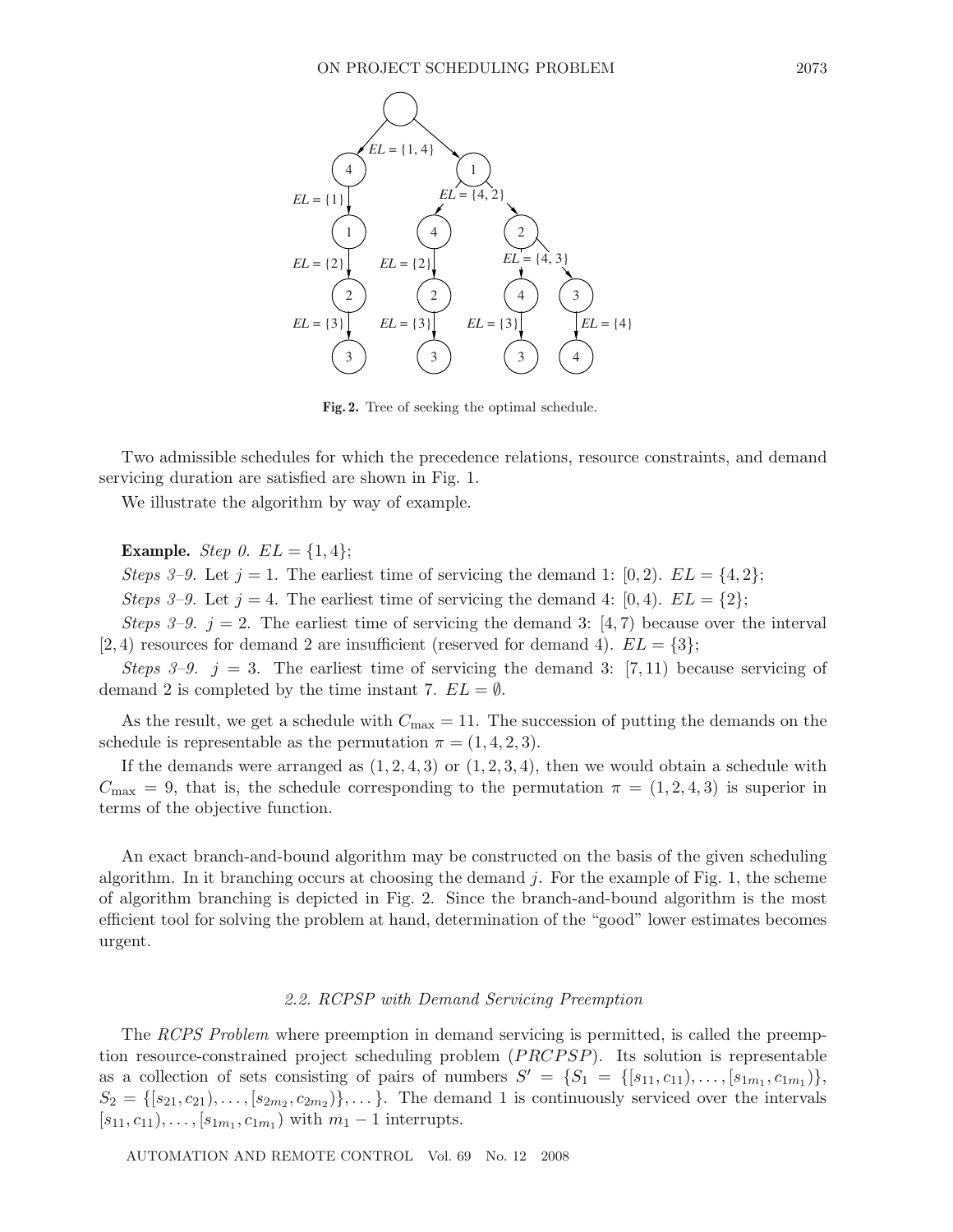

**Fig. 3.** Example of *RCPSP* with interrupts.

Let  $C_{\text{max}}(S^*)$  be the optimal value of the objective function for the example of *RCPSP*. For the same example, we denote by  $C_{\text{max}}(S_{pmtn}^*)$  the optimal value of the objective function for the case of allowable interrupts.

An example of *RCPSP* and the optimal solutions for the cases with and without interrupts where at each time instant  $n$  demands are serviced and two units of resource are available is shown in Fig. 3.

For this example, the project activity network consists of two disjoint fragments. The first fragment represents a succession of "long" and "short" demands (of durations p and  $\varepsilon$ , respectively, where  $\varepsilon$  is of a sufficiently small magnitude). The second fragment consists of one demand of duration  $(n/2)p$ . The objective function is as follows:

$$
C_{\max}(S^*) = \left(\frac{n}{2} - 1\right)(p + \varepsilon) + \frac{n}{2}p, \quad C_{\max}(S^*_{pmtn}) = \left(\frac{n}{2} - 1\right)(p + \varepsilon) + p,
$$

$$
C_{\max}(S^*) - C_{\max}(S^*_{pmtn}) = \left(\frac{n}{2} - 1\right)p < C_{\max}(S^*_{pmtn}),
$$

$$
C_{\max}(S^*) < 2C_{\max}(S^*_{pmtn}),
$$

that is, the time of executing a project without interrupts exceeds that of a project with interrupts at most by the factor of two. The estimate is established asymptotically for  $n \to \infty$ . We draw attention to the fact in the schedule  $S^*_{pmtn}$  each fragment  $l = [s_{nl}, c_{nl})$  of the demand n is serviced concurrently with another demand.

#### 3. RELATIVE ERROR OF THE *RCPSP* LOWER ESTIMATES

The present section describes the results of analysis of the *RCPSP* lower estimates and, in particular, the relative error of the well-known lower estimates.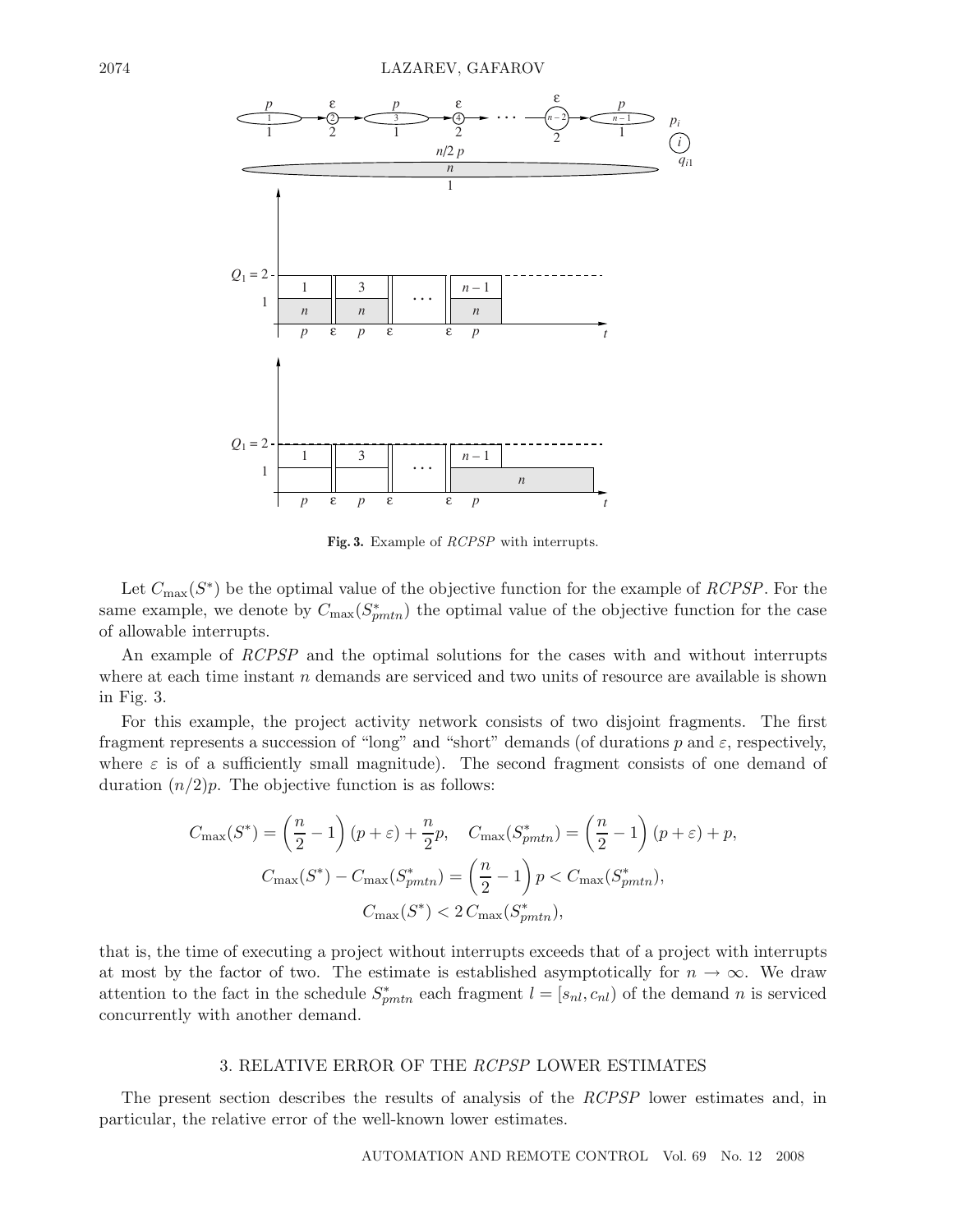#### *3.1.* LB0*, Length of the Critical Way*

**Definition 1.** Let the longest path connecting the vertices 0 and  $n + 1$  on the activity network be called the critical path. Its length is made up of the lengths of servicing the demands in the path.

In the case of no resource constraints, the length of the critical path will be  $C_{\text{max}}(S^*)$ , that is, the length  $LB_0$  of the critical path is the lower estimate of  $C_{\text{max}}(S^*)$ .

**Assertion 1.** *There exists an example of RCPSP for which*  $\frac{C_{\text{max}}(S^*)}{LB_0} = n$ .

**Proof.** Let us consider an example of *RCPSP* where the demands  $i = 1, \ldots, n$  have servicing durations  $p_i = p$ . There are no precedence constraints between the demands, and only one resource is required, at that  $q_{i1} = Q_1$ ,  $i = 1, \ldots, n$ . Obviously,  $LB_0 = p$ , but  $C_{\text{max}}(S^*) = pn$  because no two demands can be serviced in parallel in virtue of the resource constraint  $q_{i1} = Q_1$ ,  $i = 1, \ldots, n$ . Then,  $\frac{C_{\text{max}}(S^*)}{LB_0} = n$ .

Since the precedence graph is acyclic,  $O(n^2)$  operations are required to determine the estimate  $LB_0$ .

#### *3.2.* LB1*, Maximum Resource Load*

Another lower estimate,  $LB_1$ , can be determined in  $O(nK)$  operations if each resource is considered separately.

**Definition 2.** The variable  $\sum_{n=1}^{\infty}$  $\sum_{i=1}^{n} q_{ik} p_i$  is called the total load of the resource k.

Obviously,  $\sum_{n=1}^{\infty}$  $\sum_{i=1}^{n} q_{ik} p_i \leq Q_k C_{\max}(S^*), k = 1, ..., K.$  Then,

$$
LB_1 = \max_{k=1}^{K} \left[ \sum_{i=1}^{n} q_{ik} p_i / Q_k \right]
$$

is the lower estimate of  $C_{\text{max}}(S^*)$ .

**Assertion 2.** *There exists an example of RCPSP for which*  $C_{\text{max}}(S^*) - LB_1 = \sum_{n=1}^{n}$  $\sum_{i=1}^{n} p_i - 1.$ 

**Proof.** Let us consider an example of *RCPSP* where the demands  $i = 1, \ldots, n$  have servicing durations  $p_i$ . Given are the precedence relations  $i \to i+1$ ,  $i = 1, \ldots, n-1$ ;  $q_{i1} = \varepsilon$ ,  $i = 1, \ldots, n$ . Let  $Q_1 = \sum^{n}$  $\sum_{i=1}^{n} p_i \varepsilon$ . Obviously,  $LB_1 = \sum_{i=1}^{n}$  $\sum_{i=1}^{n} q_{i1} p_i / Q_1 = 1$ , but  $C_{\text{max}}(S^*) = \sum_{i=1}^{n}$  $\sum_{i=1}^{n} p_i$ . Then,  $C_{\text{max}}(S^*) - LB_1 =$  $\sum_{i=1}^{n}$  $\sum_{i=1}^{n} p_i - 1$ , which proves the assertion.

Obviously,  $C_{\text{max}}(S^*) - LB_1 = \sum_{n=1}^{n}$  $\sum_{i=1}^{n} p_i$  is satisfied for the example of *RCPSP* for which no resource constraints are given.

### *3.3.* LBS*, Complement of the Critical Path*

We denote by  $\mathbb{CP}$  the set of demands belonging to the critical path and, by  $e_i$  the maximum length of the interval in  $[r_i, d_i]$  where the demand  $i \notin CP$  be can serviced in parallel with the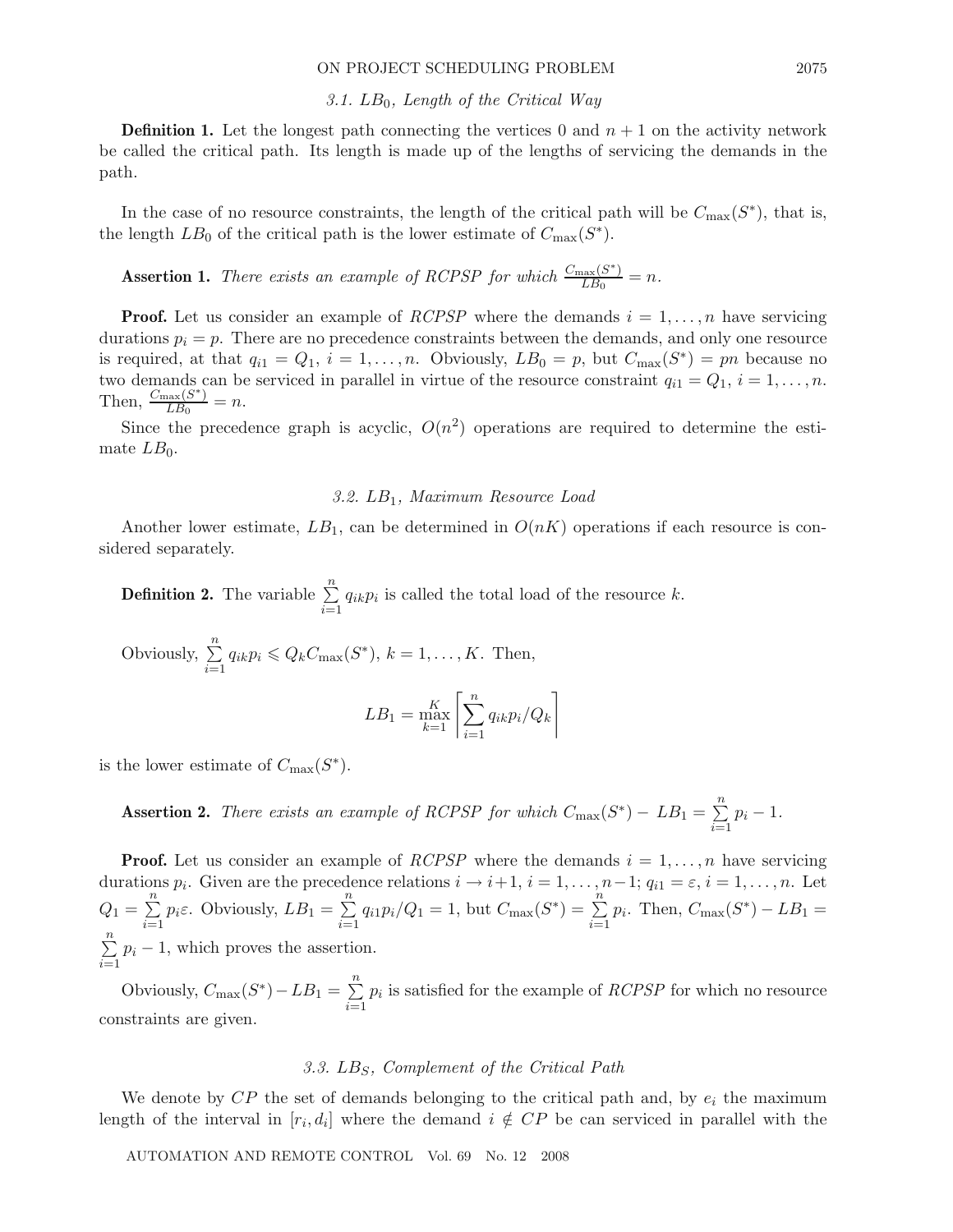demands of the critical path without violating the resource constraints. If  $e_i < p_i$  is satisfied, then there exists no admissible schedule for which  $C_{\text{max}}(S^*) = LB_0$ . Then,

$$
LB_S = LB_0 + \max_{i \notin CP} {\max\{p_i - e_i, 0\}\}
$$

is also the lower estimate of  $C_{\text{max}}(S^*).$ 

 $LB<sub>S</sub>$  can be determined in  $O(nK|CP|)$  operations, where  $|CP|$  is the number of demands on the critical path.

**assertion 3.** There exists an example of RCPSP for which 
$$
\frac{C_{\text{max}}(S^*)}{LB_S} = n/2
$$
.

**Proof.** Let us consider and example of *RCPSP* where the demands  $i = 1, \ldots, n$  have durations of servicing  $p_i = p$ . There are no precedence constraints on the demands. Let  $q_{i1} = Q_1$ ,  $i =$ 1,...,n. Then,  $LB_0 = p$ , and  $LB_S = p + \max\{p-0, 0\} = 2p$  can be readily calculated. However,  $C_{\text{max}}(S^*) = pn$  because no two demands can be serviced in parallel by virtue of the resource constraints  $q_{i1} = Q_1$ ,  $i = 1, ..., n$ . Therefore,  $\frac{C_{\text{max}}(S^*)}{LB_S} = n/2$ , which proves the assertion.

#### *3.4. Lower Mingozzi Estimate*

*RCPSP* as the linear programming problem was formulated in [8]. The lower Mingozzi estimate was obtained through partial relaxation of the original model. A similar method of determining the lower estimate was discussed earlier in [9] and generalized in [10].

**Definition 3.** If on an oriented graph there exists a path from vertex i to vertex j, the demands i and j will be said to have *indirect* precedence relations.

If  $i \rightarrow j$ , then the given demands will be said to have *direct* precedence relations.

**Definition 4.** The set of demands  $X \subset N$  will be called the *admissible set* if between each pair of demands  $i, j \in X$  there are no direct or indirect precedence relations and resource constraints are not violated,  $\Sigma$ i∈X  $q_{ik} \leq Q_k, k = 1, \ldots, K.$ 

**Definition 5.** The admissible set X is referred to as *dominating* if there exists no other admissible set Y such that  $X \subset Y$  is satisfied.

Let us consider the list of all dominating sets  $X_1, \ldots, X_f$  and their corresponding vectors  $a^j \in$  $\{0,1\}^n$ ,  $j = 1, ..., f: a_i^j = 1$  if  $i \in X_j$ , otherwise,  $a_i^j = 0, i = 1, ..., n$ .

Let us determine in terms of  $x_j$  the length of the interval where all demands of the set  $X_j$  are serviced concurrently. Then, the following linear programming problem enables one to calculate the lower estimate  $LB_M$  of  $C_{\text{max}}(S^*)$  [8]:

$$
\begin{cases}\n\min \sum_{j=1}^{f} x_j \\
\sum_{j=1}^{f} a_i^j x_j \geqslant p_i, \quad i = 1, \dots, n \\
x_j \geqslant 0, \quad j = 1, \dots, f.\n\end{cases}
$$
\n(1)

This formulation admits that the demand i may be serviced in at least  $p_i$  or more time units. In the model, partially violated are the precedence relations, and the demand servicing interrupts are admitted.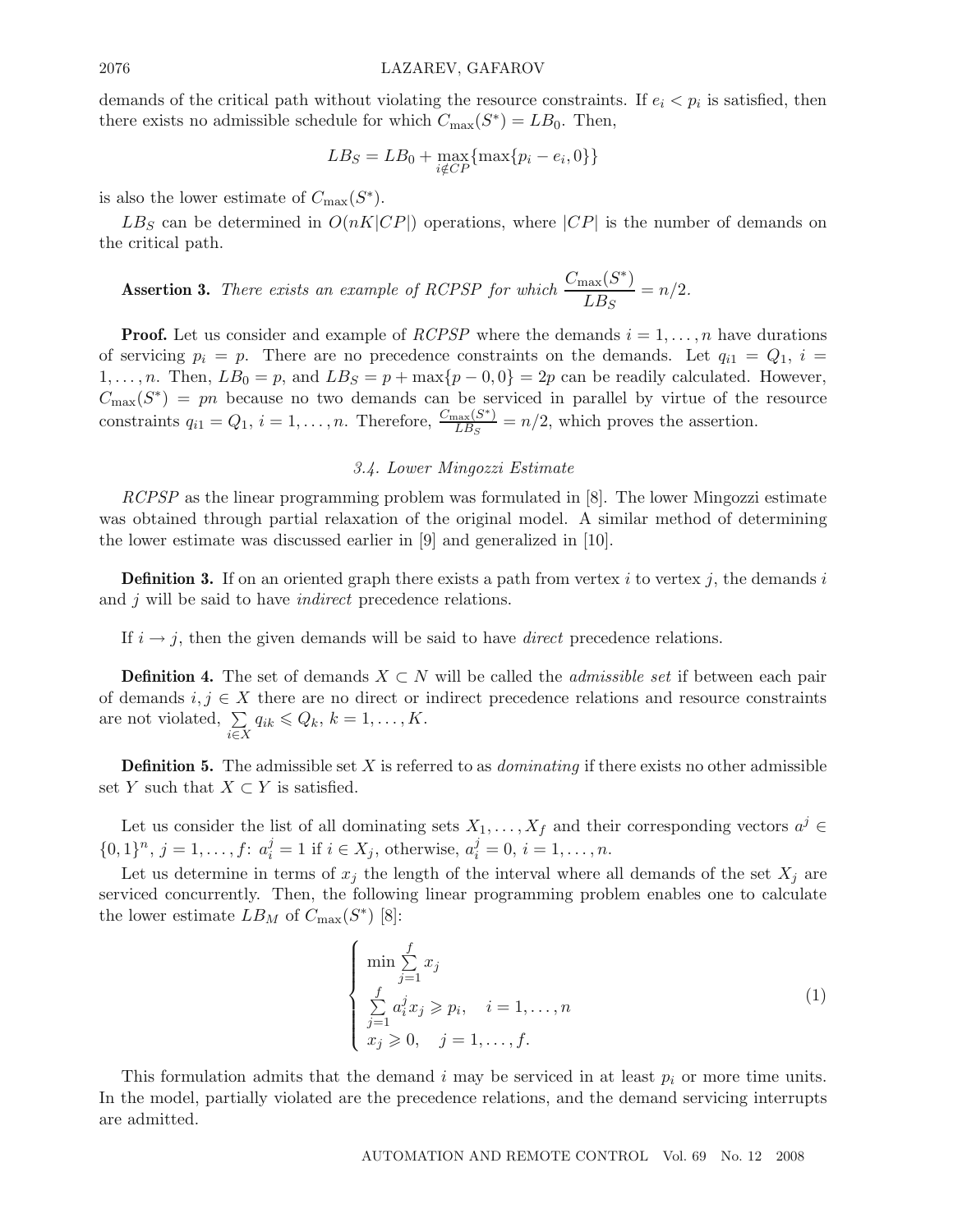

**Fig. 4.** Illustration to the proof of *LB<sup>M</sup>* .

As was noted in [3], f grows exponentially with n. For  $n = 60$  we have  $f \approx 300000$ , and for  $n = 90$ , even  $f = 8000000$ . This paper also described an efficient technique for calculation of the lower estimate  $LB_M$ , but the experimental results demonstrated "poor quality of estimation." Nevertheless, for the time being it is one of the "strongest" estimates.

**Assertion 4.** *Calculation of the estimate*  $LB_M$  *is an NP-hard problem.* 

**Proof.** Let us consider the NP-hard of pallet packing. Given are standard pallets of the lengths of W and n items having each length  $w_i$ ,  $i = 1, \ldots, n$ . Needed is to pack all items so as to minimize the number of pallets used.

We rearrange the original packing problem in *RCPSP*. Each demand  $i = 1, \ldots, n$  corresponds to the item i. We define  $p_i = 1, q_{i1} = w_i, i = 1, \ldots, n, Q_1 = W$ . The precedence relations between the demands are not given. Then,  $C_{\text{max}}(S^*)$  corresponds to the minimal possible number of pallets in the original problem.

Obviously,  $LB_M = C_{\text{max}}(S^*)$  for the constructed example of *RCPSP*. Consequently, the problem of determining the estimate  $LB_M$  amounts to the NP-hard problem of pallet packing, which proves the assertion.

As the result of calculation of the estimate  $LB_M$ , servicing of some demands can be interrupted. Then, the following assertion is true.

**Assertion 5.** *There exists an example of RCPSP for which*  $\frac{C_{\text{max}}(S^*)}{LB_M} \approx 2$ .

**Proof.** Let us consider the example of Fig. 3 for which the dominating sets  $X_1 = \{1, n\}, X_2 = \{2\},$  $X_3 = \{3, n\}, X_4 = \{4\}, \ldots, X_{n-1} = \{n-1, n\}$  and the optimal solution of the linear programming problem (1)  $x_1 = x_3 = \ldots = x_{n-1} = p$ ,  $x_2 = x_4 = \ldots = x_{n-2} = \varepsilon$  are obtained at calculating  $LB_M$ .

The values of n, p, and  $\varepsilon$  can be selected so as to obtain  $\frac{C_{\text{max}}(S^*)}{LB_M} \approx 2$ , which proves the assertion.

Some precedence relations can be violated as the result of calculating the estimate  $LB_M$ . Then, the following assertion is valid.

**Assertion 6.** *There exists an example of RCPSP for which*  $\frac{C_{\text{max}}(S^*)}{LB_M} = 1.5$  *and the precedence relations are violated "in estimate."*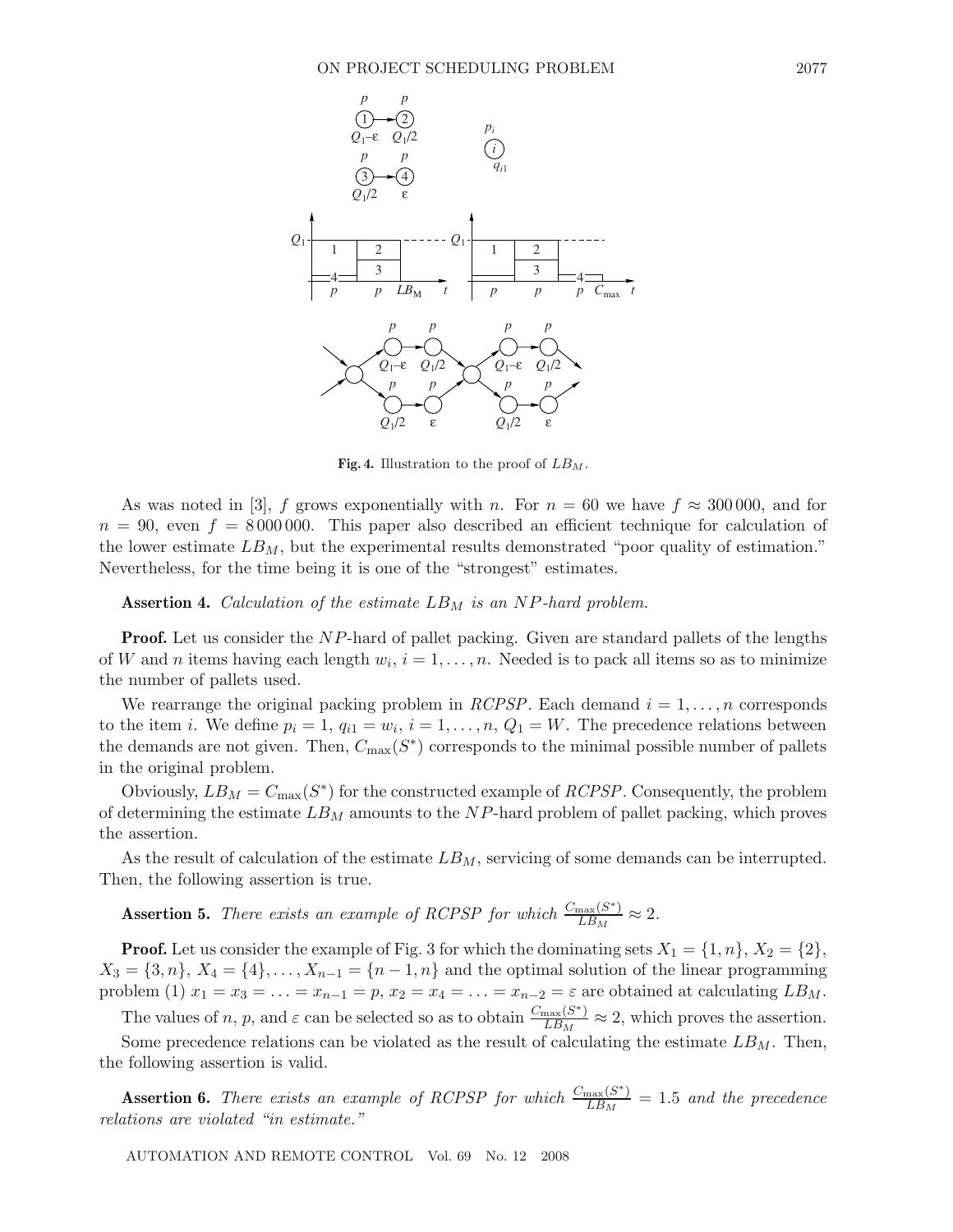**Proof.** Let us consider the example of Fig. 4 for  $Q_1/2 \gg \varepsilon$ . Calculation of the estimate  $LB_M$ provides  $X_1 = \{1, 4\}, X_2 = \{2, 3\}, x_1 = p, x_2 = p, LB_M = 2p, but C_{\text{max}}(S^*) = 3p.$  Then,  $\frac{C_{\text{max}}(S^*)}{LB_M} = 1.5$ , which proves the assertion.

A modified Mingozzi estimate  $LB_B$  with allowance for  $[r_i, d_i], i = 1, \ldots, n$ , was presented in [3]. The assertions and proofs for this estimate are the same.

#### *3.5. Estimate* LBLG

Let us strengthen the estimate  $LB_1$  by considering also  $[r_i, d_i], i = 1, \ldots, n$ , and the *maximum feasible load level* at each point t.

The algorithms for the Partition problem are used to determine the estimate  $LB_{LG}$ .

*Problem 1* (Partition problem). Given is an ordered set  $B = \{b_1, b_2, \ldots, b_n\}$  of n positive numbers. Needed is to decompose B into two subsets  $B_1$  and  $B_2$ ,  $B_1 \cap B_2 = \emptyset$  and  $B_1 \cup B_2 = B$ , so as to minimize

$$
\left|\sum_{b_i\in B_1}b_i-\sum_{b_i\in B_2}b_i\right|\longrightarrow\min.
$$

We describe a *modified* Partition problem which is required to calculate LBLG.

*Problem 2.* Given is an ordered set of n positive integers  $B = \{b_1, b_2, \ldots, b_n\}$  and the number  $A \leqslant \sum$ b*i*∈B  $b_i$ . Needed is to specify a subsets of the numbers  $B_1 \in B$  so as to minimize the value :

$$
\left| A - \sum_{b_i \in B_1} b_i \right| \longrightarrow \min.
$$

The following assertion demonstrates that the modified Partition problem comes to the the Partition problem.

**Assertion 7.** *If for the modified Partition problem there exists*  $B_1 \in B$  *such that*  $\sum$  $b_i \in B_1$  $b_i = A$ , *then for the Partition problem with the set of numbers*  $\overline{B} = B \cup \{b_{n+1}, b_{n+2}\}$ , where  $b_{n+1} = A +$  $\sum$ b*i*∈B  $b_i$  *and*  $b_{n+2} = 2 \sum$ b*i*∈B  $b_i - A$ , there exist two subsets  $B_1$  and  $B_2$ ,  $B_1 \cap B_2 = \emptyset$  and  $B_1 \cup B_2 = \overline{B}$ ,  $\sum$   $b_i \in B_1$  $b_i = \sum$  $b_i \in B_2$ bi*.*

**Proof.** To reduce the modified problem to the original one, we complement the set B by two demands  $b_{n+1} = A + \sum$ b*i*∈B  $b_i$  and  $b_{n+2} = 2 \sum$ b*i*∈B  $b_i - A$  and consider the Partition problem with the set of numbers  $B \cup \{b_{n+1}, b_{n+2}\}.$ 

Obviously, the numbers  $b_{n+1}$  and  $b_{n+2}$  will be in different subsets  $B_1$  and  $B_2$ . Let us specify a subset of numbers  $B_1 \in B$  so that  $A = \sum$  $b_i \in B_1$  $b_i$  and consider two sets

$$
\overline{B_1} = \{b_{n+2}\} \cup B_1 \quad \text{and} \quad \overline{B_2} = \{b_{n+1}\} \cup B \setminus B_1.
$$

Then,

$$
\sum_{b_i \in \overline{B_1}} b_i = A + 2 \sum_{b_i \in B} b_i - A = 2 \sum_{b_i \in B} b_i
$$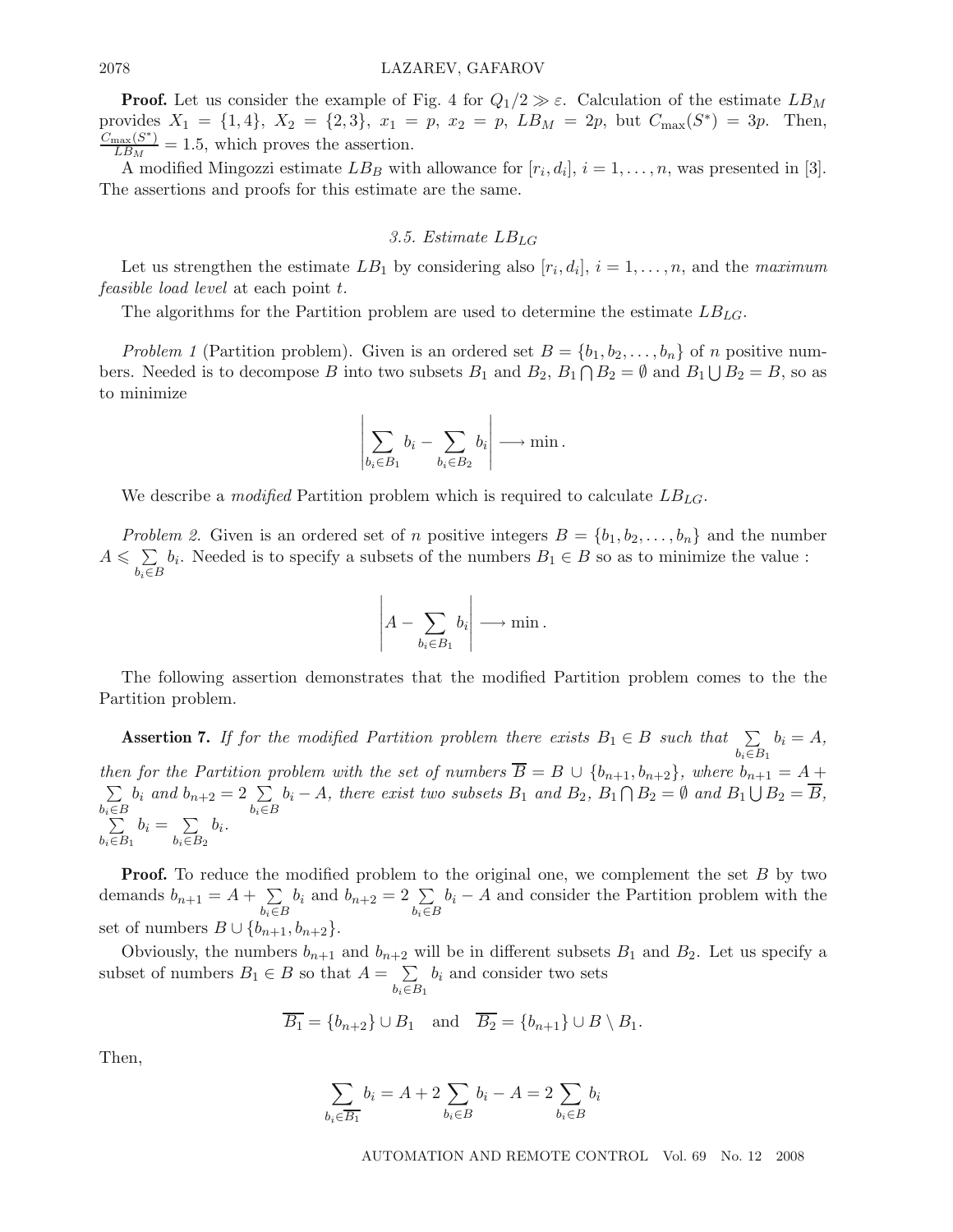$$
\sum_{b_i \in \overline{B_2}} b_i = A + \sum_{b_i \in B} b_i + \sum_{b_i \in B} b_i - A = 2 \sum_{b_i \in B} b_i,
$$

that is,  $\Sigma$  $b_i \in B_1$  $b_i = \sum$  $b_i \in B_2$  $b_i$ , which proves the assertion.

Obviously, the Partition problem may be reduced to the modified Partition problem by assuming that  $A = \frac{1}{2} \sum_{n=1}^{\infty}$  $b_i$ , that is, both problems may be regarded as equivalent.

b*i*∈B For both Partition problems, an efficient graphic algorithm which in practice showed itself to good advantage in comparison with the existing dynamic programming algorithms [12] is given in [11]. This graphic algorithm allows one to handle examples with noninteger values of  $b_i$  and A.

We denote by  $z_0 < z_1 < \ldots < z_{\tau}$  the ordered list of different values of  $r_i$ ,  $d_i$ . For each interval,  $I_t = [z_t, z_{t-1}), t = 1, \ldots, \tau$ , we determine the set  $Y_t$  of demands for which  $r_i \leq z_{t-1} \leq z_t \leq d_i$ .

The estimate  $LB_{LG}$  is calculated independently for each resource  $k = 1, \ldots, K$ .

Algorithm to calculate  $LB_{LG}$ .

**Algorithm 2.** (1)  $G := 0$ ;  $LB_{LG} := 0$ ;  $t := 1$ ;

(2) Take into consideration the volume of work for the resource k for the demands accessible for servicing from the time instant  $z_{t-1}$ .  $G := G + \sum_{i=1}^{n}$ i|z*t*−1=r*<sup>i</sup>* qikpi;

(3) Construct an example of the modified Partition problem:  $B := \{q_{ik}|i \in Y_t\}$ ,  $A := Q_k$ ;

(4) Solve the example of the modified Partition problem and determine the subset  $B'$  and  $H = \sum$  $b_i \in B'$  $b_i, A - \sum$  $b_i \in B'$  $b_i \geq 0$ . The value of H is the *maximum possible load level*;

(5) Calculate the length of the rectangle of height H and volume at most G.  $l := min\{z_t$  $z_{t-1}, G/H$ ;

(6)  $G := G - lH$ ,  $LB_{LG} := z_t + l$ ;

(7) If  $t = \tau$ , the go to Step 8, otherwise,  $t := t + 1$ , and go to Step 2;

(8) End.

**Assertion 8.** *The value of*  $LB_{LG}$  *established by Algorithm* 2 *is the lower estimate of*  $C_{\text{max}}(S^*)$ *.* 

The proof follows from the algorithm to calculate  $LB_{LG}$ .

**Assertion 9.** *Satisfied is*  $LB_{LG} \geq B_0 - p_i$ , where *j is the last demand on the critical path.* 

**Proof.** We assume without loss of generality that  $LB_0 = d_{\text{max}}$ . Then,  $LB_0 = d_{\text{max}} = \max_{j \in N} d_j = z_{\tau}$ . At that,  $d_{\text{max}} = z_{\tau}$ . We obtain from the algorithm that  $LB_{LG} \geq z_{\tau-1} = z_{\tau} - p_j$ , where j is the last demand on the critical path. Then,  $LB_{LG} \geq B_0 - p_i$ , which proves the assertion.



**Fig. 5.** Estimate *LBLG*.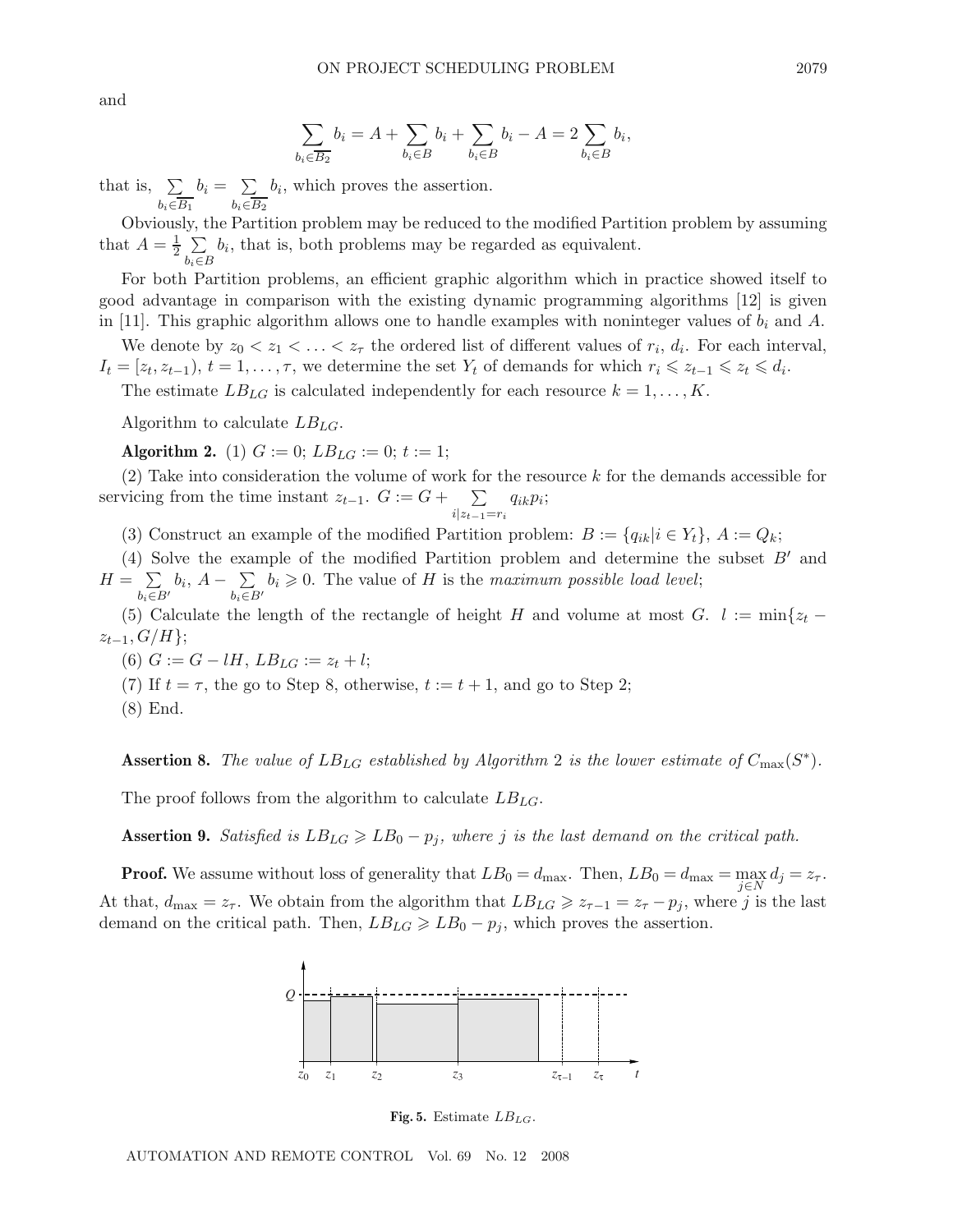#### 2080 LAZAREV, GAFAROV

In contrast to the estimate  $LB_M$ , the given estimate can be modified to calculate the lower estimate of problems where  $Q_k$  depends on time t (there exist time intervals over which  $Q_k = Q_k(t)$ ), which is useful in practice and for implementation of some branch-and-bound algorithms.

For the case where  $Q_k$  is constant, that is, independent of time t, the estimate  $LB_{LG}$  is calculated at most in  $O\left(n^2\sum_{n=1}^n\right)$  $\sum_{i=1}^{n} q_{ik}$  operations. The experiments showed that for the vast majority of examples the algorithms described in [11] solve the Partition problem in time  $O(n^2)$ . The estimate  $LB_{LG}$ can be calculated for the majority of example in time  $O(n^3)$ .

## 3.6. Estimate LB<sub>SPP</sub>

It seems only logical to use the solution of the *strip packing problem* (SPP) as the lower estimate of *RCPSP*.

Strip packing. Given are a strip of height  $R$  and  $n$  items to be packed on it without intersections so as to minimize the occupied strip width. For each item  $i = 1, \ldots, n$ , its height  $r_i$  and length  $p_i$ are defined. It is forbidden to turn and tear the items. The optimal length of the strip is denoted by  $SPP^*$ .

An example of *RCPSP* for which defined are one power resource  $Q_1 = R$  and n demands of durations  $p_i$  and resource needs  $q_{i1} = r_i$ ,  $i = 1, \ldots, n$ , "corresponds" to each example of SPP. The precedence relations between the demands are not defined.

As was shown in [13], there are examples for which  $SPP^* \geq C_{\text{max}}(S^*)$  for the corresponding example of *RCPSP*.

As was proved above, all available estimates  $(LB_0, LB_1, LB_s)$  are either ineffective or determination of their  $(LB_{LG}, LB_M)$  generally is an NP-hard problem. Lack of efficient methods for determination of the lower estimates prevents practical use of the branch-and-bound, branch & cuts, and other methods.

# 4. RELATION OF THE OPTIMAL VALUES OF THE OBJECTIVE FUNCTION FOR THE PROBLEMS WITH AND WITHOUT INTERRUPTS

**Lemma 1.** For any example of PRCPSP, there exists an optimal solution under which at each *time instant*  $t \in [s_{il}, c_{il}]$  *other demands, except, possibly, for the last fragment, are serviced concurrently with each fragment*  $l = [s_{il}, c_{il}]$  *of the "interrupted" demand i.* 

**Proof.** Let us assume that in the optimal solution no demand is serviced in parallel with a fragment l of the "interrupted" demand i. We transform the solution by "shifting" the fragment l to the next fragment  $l + 1$  (or the preceding fragment  $l - 1$ ) of the demand i (see Figs. 6b and 6c). At that, the demands serviced "in between" the fragments l and  $l + 1$  are shifted by  $c_{il} - s_{il}$  to the "left" (correspondingly, "right"). By repeating this operation, we obtain a schedule where the demand  $i$  is not interrupted and at that the value of the objective function does not increase. In the course of executing the operation, other "interrupted" demands do not occur.

A situation is possible where not the entire fragment  $l$  is shifted but only its part which is not "covered" by other demands. At that, we try to shift this part to the last fragment  $m_i$  (see Figs. 6d) and 6e).

Lemma 1 is required to support the following hypothesis. In what follows, we consider only the schedules satisfying this lemma.

*Hypothesis 1. For any example of RCPSP and the corresponding example of PRCPSP*,  $C_{\max}(S^*) \leqslant 2C_{\max}(S')$  *is satisfied.*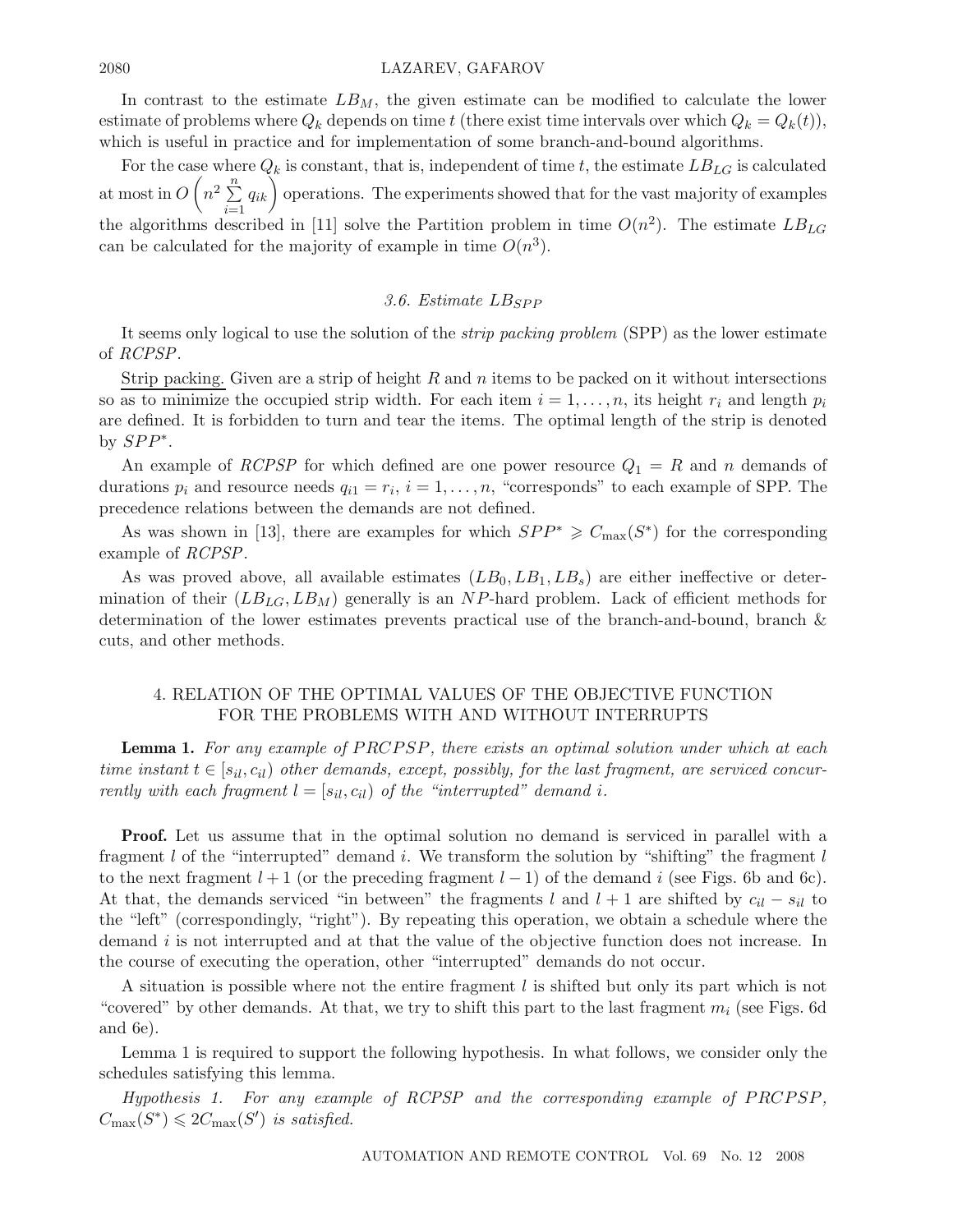

**Fig. 6.** Illustration to Lemma 1.



**Fig. 7.** One shift.

The present authors hypothesize that the optimal value of the objective function (the total time of project execution) in the problem without demand interruption is at most twice the value of  $C_{\text{max}}$ in the corresponding problem with permitted interrupts.

Outline of the proof. Let there be the optimal solution  $S'$  and the value of  $C_{\text{max}}(S')$  for the example of PRCPSP (with interrupts). We rearrange the solution  $S'$  in an admissible solution S and the value of  $C_{\text{max}}(S)$  for the corresponding example of *RCPSP* (without interrupts). The value of  $C_{\text{max}}(S)$  is the upper estimate of the optimal  $C_{\text{max}}(S^*)$ .

We prove that  $C_{\max}(S) \leq 2C_{\max}(S')$ . Then,  $C_{\max}(S^*) \leq C_{\max}(S) \leq 2C_{\max}(S')$ , and the hypothesis is proved.

The solution  $S'$  is rearranged in the admissible solution  $S$  as follows.

*Single shift. Let in the schedule* S' *servicing of only one demand i be interrupted.*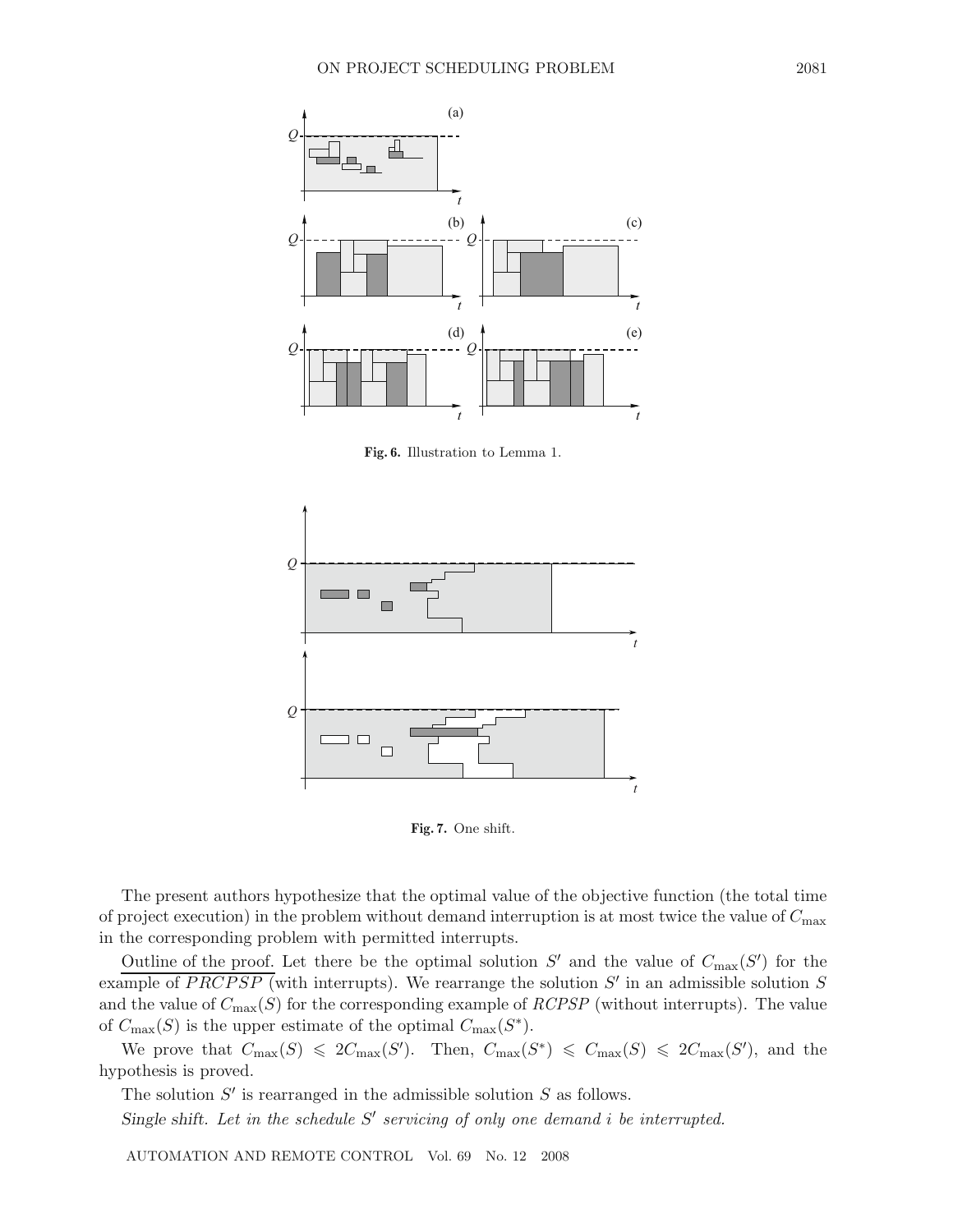#### 2082 LAZAREV, GAFAROV

We fix servicing of this demand "entirely" to the interval  $[s_{im_i}, s_{im_i} + p_i)$ . At that, all demands j for which  $s_{j1} \leqslant c_{im_i}$  "remain" in their places. The rest of demands are shifted to the "right" by  $p_i - (c_{im_i} - s_{im_i})$  (see Fig. 7).

As the result of this operation, the value of  $C_{\text{max}}$  was increased by  $p_i - (c_{im_i} - s_{im_i})$ , that is, less than twice.

*In virtue of Lemma 1, the duration of servicing the "nonshifted" fragment exceeds*  $p_i$ .

The case where under the schedule  $S'$  servicing of only two demands (*two shifts*) is interrupted is proved along the same lines.

*Three and more shifts* were not considered by the present authors yet.

Proof or refutation of the hypothesis under consideration will provide the following results:

If the hypothesis is true, then solved a problem with interruptions, we shall receive the bottom estimate  $LB = C_{\text{max}}(S')$  and a unattainable top estimate  $UB = 2C_{\text{max}}(S')$  for a problem *RCPSP* without interrupts. The top estimate can be used in a branches and bounds method, effectively cutting bad decisions. To the contrary, having received an estimate  $C_{\text{max}}(S^*)$  for a problem *RCPSP*, we shall find the top estimate for a problem *PRCPSP*;

If the hypothesis will appear is incorrect and it will turn out  $C_{\text{max}}(S^*) \approx O(n)C_{\text{max}}(S')$  (i.e. a difference by way of n times), the best known estimate  $LB_M$ , used in a branches and bounds method, can deviate from  $C_{\text{max}}(S^*)$  in  $O(n)$  times. In this case use of a method of type of branches and bounds method with the bottom estimation  $LB_M$  will appear inefficient generally.

# *4.1. Proof of the Hypothesis for the Case of RCPSP with One Resource*

Consideration is given to a special NP-hard case of *RCPSP* with one cumulative resource of power  $Q_1$  and empty graph of precedence relations. For  $q_{i1} = 1$  and  $Q_1 = m$ , we have the classical problem of m-decomposition [14]. One can see some resemblance of this special case to the strip packing problem (SPP). Nevertheless, there exist substantial distinctions (see Section 3.6). For example, at visual representation of *RCPSP*, the "rectangles" corresponding to the demands can be torn vertically, which in inadmissible in SPP.

Let us consider a scheduling algorithm  $LS$  with the following domination rule: from the set  $EL$ of the not yet scheduled demands that one is taken whose servicing can be started before other demands from EL without violating the resource constraints. Stated differently, at Step 2 of the algorithm LS each demand  $j \in EL$  is assigned the "possible time of starting"  $r_j$  beginning from which the demand can be serviced without violating the resource constraints. Selected is the demand  $j \in EL$  with the least  $r_j$ . The scheduling algorithm with such domination rule will be denoted by  $LS_t$ .

**Example 2**. Let us consider an example (only without the precedence relations) familiar to the present authors (Fig. 8). The algorithm  $LS<sub>t</sub>$  is illustrated by way of example.

*Step 1.*  $EL = \{1, 2, 3, 4\};\$ 

*Steps 3–9.*  $r_1 = r_2 = r_3 = r_4 = 0$ . Let  $j = 1$ . The earliest time of execution of demand 1: [0, 2].  $EL = \{2, 3, 4\};$ 

*Steps 3-9.*  $r_3 = r_4 = 0, r_2 = 2$ . Let  $j = 4$ . The earliest time of execution of demand 4: [0, 4].  $EL = \{2, 3\};$ 

*Steps 3–9.*  $r_3 = 0$ ,  $r_2 = 4$ . Then,  $j = 3$ . The earliest time of execution of demand 3: [2,6].  $EL = \{2\};$ 

*Steps 3–9.*  $r_2 = 6$ ,  $j = 2$ . The earliest time of execution of demand 2: [6,9].  $EL = \emptyset$ .

Figure 8 schematizes the resulting schedule and the level of resource load corresponding to it.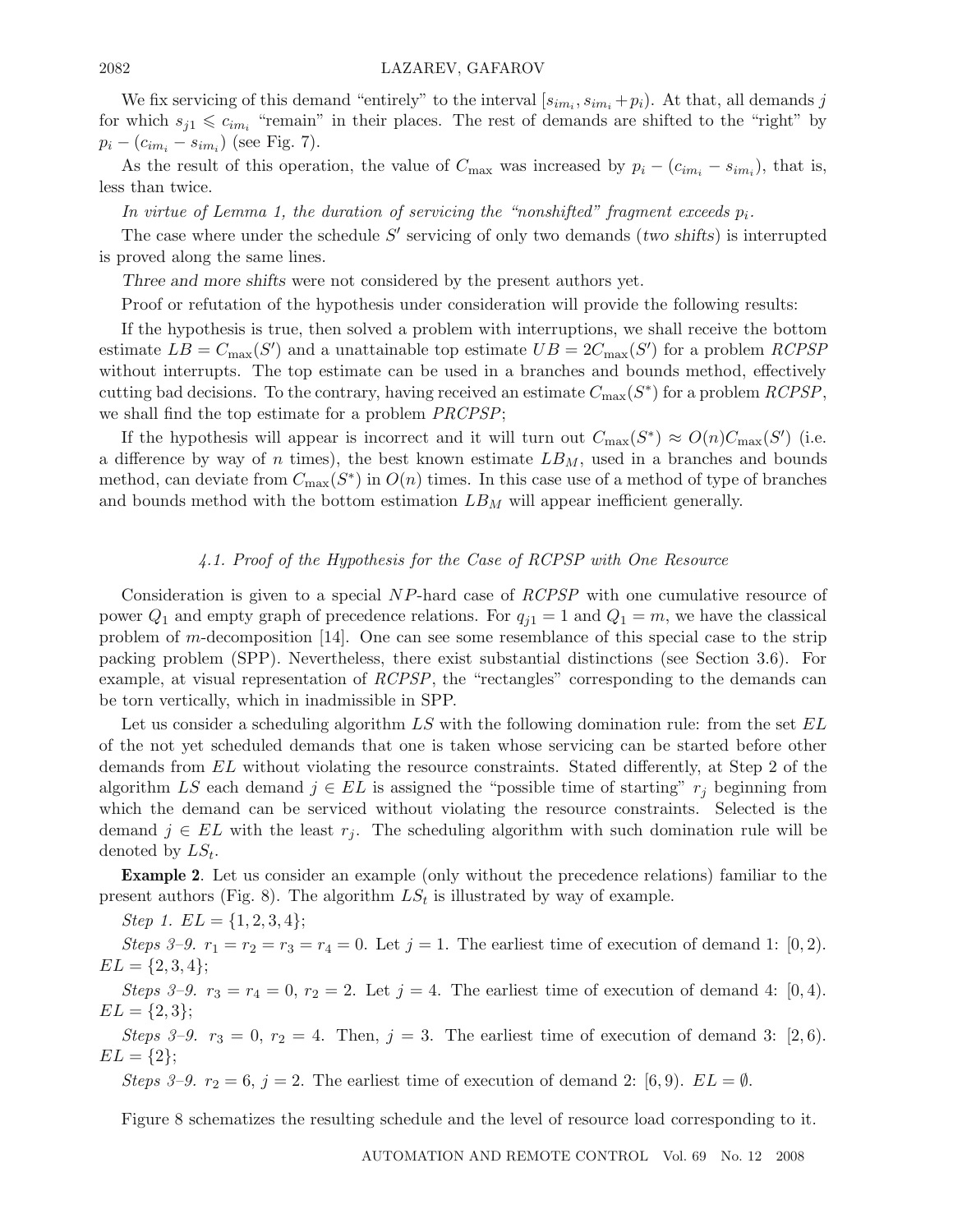

**Fig. 8.** Example *RCPSP*.

**Theorem 2.**  $C_{\text{max}}(LS_t) - p_{\text{max}} < 2C_{\text{max}}^*$ , where  $p_{\text{max}} = \max_{j \in N} p_j$ .

**Proof.** Let for some example I satisfying the special case under consideration the algorithm  $LS_t$ construct an admissible schedule  $S = (S_1, S_2, \ldots, S_n)$  and determine the value of the objective function  $C_{\text{max}}(LS_t)$ .

Let us consider the level of loading of the cumulative resource at each time instant  $t \in [0, \frac{1}{2}]$  $C_{\text{max}}(LS_t)$  and denote by  $N(t) \subseteq N$  the set of demands serviced at the time instant t. We call the value  $\rho(t) = \sum$  $j \in N(t)$  $q_{j1}$  the *level of the resource loading* at the time instant  $t$ . Let us consider the values of t for which  $\rho(t) < Q_1/2$ . We demonstrate that over the interval  $[0, C_{\text{max}}(LS_t))$  there can be at most two such intervals  $[t_1, t_2)$ ,  $[t_3, t_4)$ ,  $0 \le t_1 < t_2 < t_3 < t_4 \le C_{\text{max}}(LS_t)$  over which  $\rho(t) < Q_1/2.$ 

Let us assume that on the contrary there exist three intervals  $[t_1, t_2)$ ,  $[t_3, t_4)$ , and  $[t_5, t_6)$ ,  $0 \le$  $t_1 < t_2 < t_3 < t_4 < t_5 < t_6 \le C_{\text{max}}(LS_t)$ , where  $\rho(t) < Q_1/2$  is satisfied and consider two cases:

(1) Let the demand  $j \in N(t')$  be serviced at some point  $t' \in [t_3, t_4)$  with the level of loading  $\rho(t') < Q_1/2$ . At that,  $t_2 \leqslant S_j < t_4$ , that is, the demand j is not serviced at any point of the interval  $[t_1, t_2]$ . Since  $\rho(t') < Q_1/2$ , we see that  $q_{j1} < Q_1/2$ . Then, however, according to the algorithm  $LS_t$  servicing of the demand j must be started not later than at the instant  $t_1$  because  $\rho(t_1) < Q_1/2$ . We arrive at contradiction.

Similar reasoning is carried out for the demand  $j \in N(t')$ , where  $t_2 \leqslant S_j < t_6$  at the point  $t' \in [t_5, t_6)$  with the loading level  $\rho(t') < Q_1/2$ ;

(2) Let there exist no demand j serviced at some point  $t' \in [t_3, t_4)$  for which  $t_2 \leqslant S_j < t_4$  and no demand i matrix at some point  $t' \in [t_5, t_6)$  for which  $t_2 \leqslant S_i < t_6$ . Otherwise, see Item 1.

Then, there exists a point  $t^* \in [t_1, t_2)$  such that  $N(t') = N(t^*) \quad \forall t' \in [t_3, t_4)$ , is satisfied and  $N(t'') \subseteq N(t^*)$  for some point  $t'' \in [t_5, t_6)$  (see Fig. 9).

Let us consider the demand  $j \in N(t')$ ,  $t' \in [t_4, t_5)$ ,  $j \notin N(t^*)$ . Such a demand exists because  $\rho(t') \geq Q_1/2$  by our assumption. Yet, according to the algorithm  $LS_t$  servicing of the demand j then must be started not later than at the instant  $t_3$  (see Fig. 9). We arrive at contradiction.

Thus, we proved that over the interval  $[0, C_{\text{max}}(LS_t))$  there can be at most two intervals  $[t_1, t_2)$ ,  $[t_3, t_4), 0 \leq t_1 < t_2 < t_3 < t_4 \leq C_{\text{max}}(LS_t)$ , over which  $\rho(t) < Q_1/2$  is satisfied.

Additionally, if there exists a second interval  $[t_3, t_4)$ , then  $\forall t \in [t_3, t_4)$  satisfied is  $N(t) \subseteq N(t^*)$ for some point  $t^* \in [t_1, t_2)$ . In what follows, the interval  $[t_1, t_4)$  will be considered "entirely."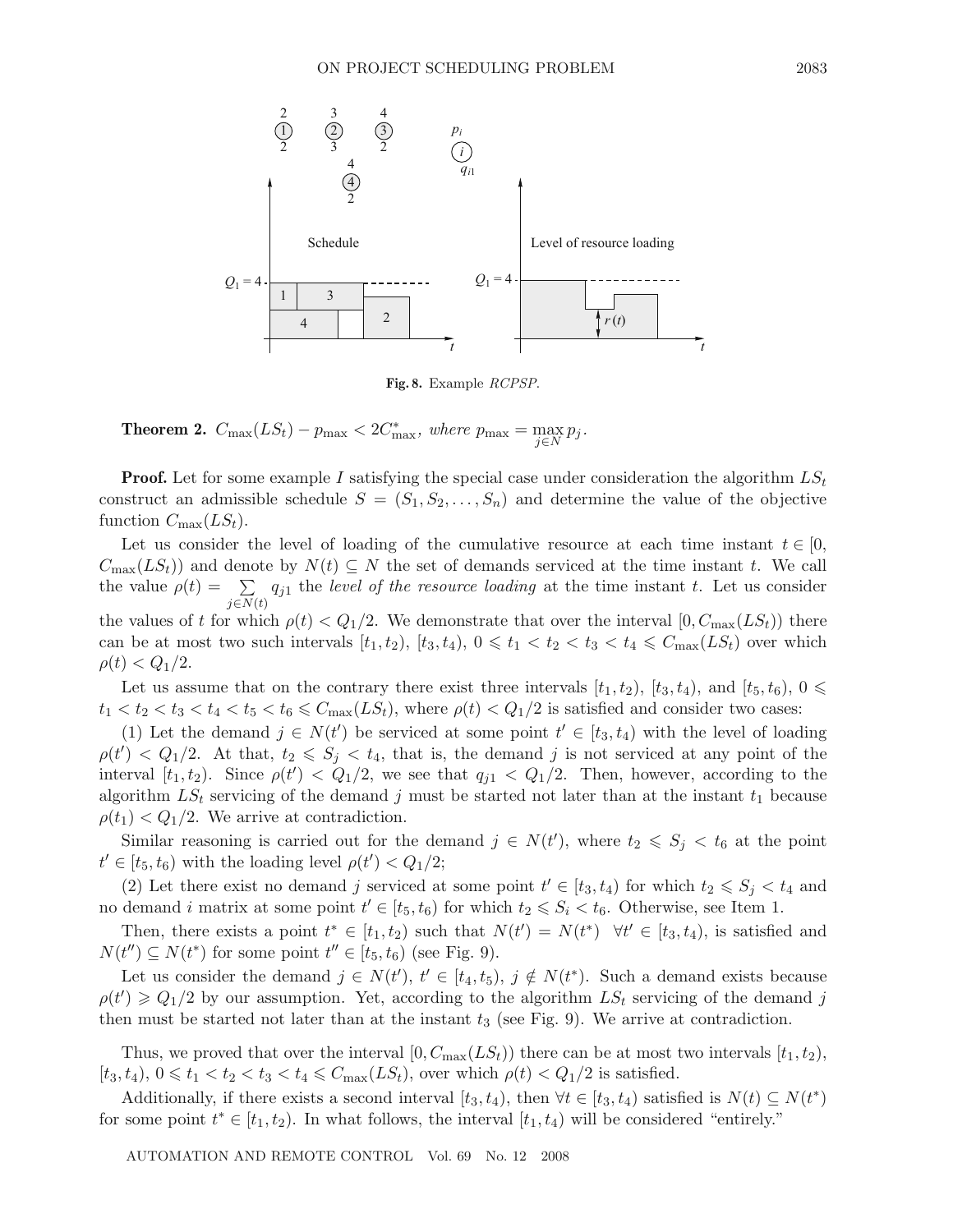

**Fig. 9.** Drawing 1 for the proof of Theorem 2.



**Fig. 10.** Drawing 2 for the proof of Theorem 2.

We show that the length of such interval  $t_2 - t_1 \leqslant p_{\text{max}}$ . We assume that on the contrary  $t_2 - t_1 > p_{\text{max}}$ . Then, there exists a demand j,  $F_j = S_j + p_j = t_2$ , for which  $S_j = t_2 - p_j \geq$  $t_2 - p_{\text{max}} > t_2 - (t_2 - t_1) = t_1$ , that is,  $S_j > t_1$ . Since  $\rho(S_j) < Q_1/2$ , we get  $q_{j1} < Q_1/2$ . Yet then by the algorithm  $LS_t$  servicing of the demand j must be started not later than at the instant  $t_1$  because  $\rho(t_1) < Q_1/2$ . We arrive at contradiction. Consequently, the length of the interval  $t_2 - t_1 \leq p_{\text{max}}$ (is satisfied also for the interval  $[t_1, t_4) : t_4 - t_1 \leq p_{\text{max}}$ ).

We represent schematically the resulting load of the equipment as three units  $X_1, X_2$ , and  $X_3$  (see Fig. 10). The fragments  $X_1, X_2$ , and  $X_3$  "lie" within the intervals  $[0, t_1)$ ,  $[t_1, t_2)$ , and  $[t_2, C_{\text{max}}(LS_t))$ , respectively.

The total area of the three figures  $X_1, X_2$ , and  $X_3$  will be called the *utilized resource volume* denoted by *V*. Obviously,  $V = \sum_{n=1}^{\infty}$  $\sum_{j=1}^{n} p_1 q_{j1}$ . Correspondingly, by the *nonutilized resource volume* is meant  $V_e = Q_1 C_{\text{max}}(LS_t) - V$ .

Obviously, the solution determined by the algorithm  $LS<sub>t</sub>$  can be improved from the standpoint of the objective function if the resources are utilized "more reasonably" without idling, that is, if  $V_e$ (and, correspondingly,  $C_{\text{max}}$ ) are reduced.

Let us consider an example  $I'$  obtained from the original example I by reducing  $p_j$  for dome demands  $j \in N$ . If  $j \in N(t')$  is satisfied for some demand  $j \in N$  and some point  $t' \in [t_1, t_2)$ , then we assume that  $p'_j = p_j - (\max(t_1, S_j) - \min(F_j, t_2))$ . For the rest of the demands, we assume that  $p'_j = p_j.$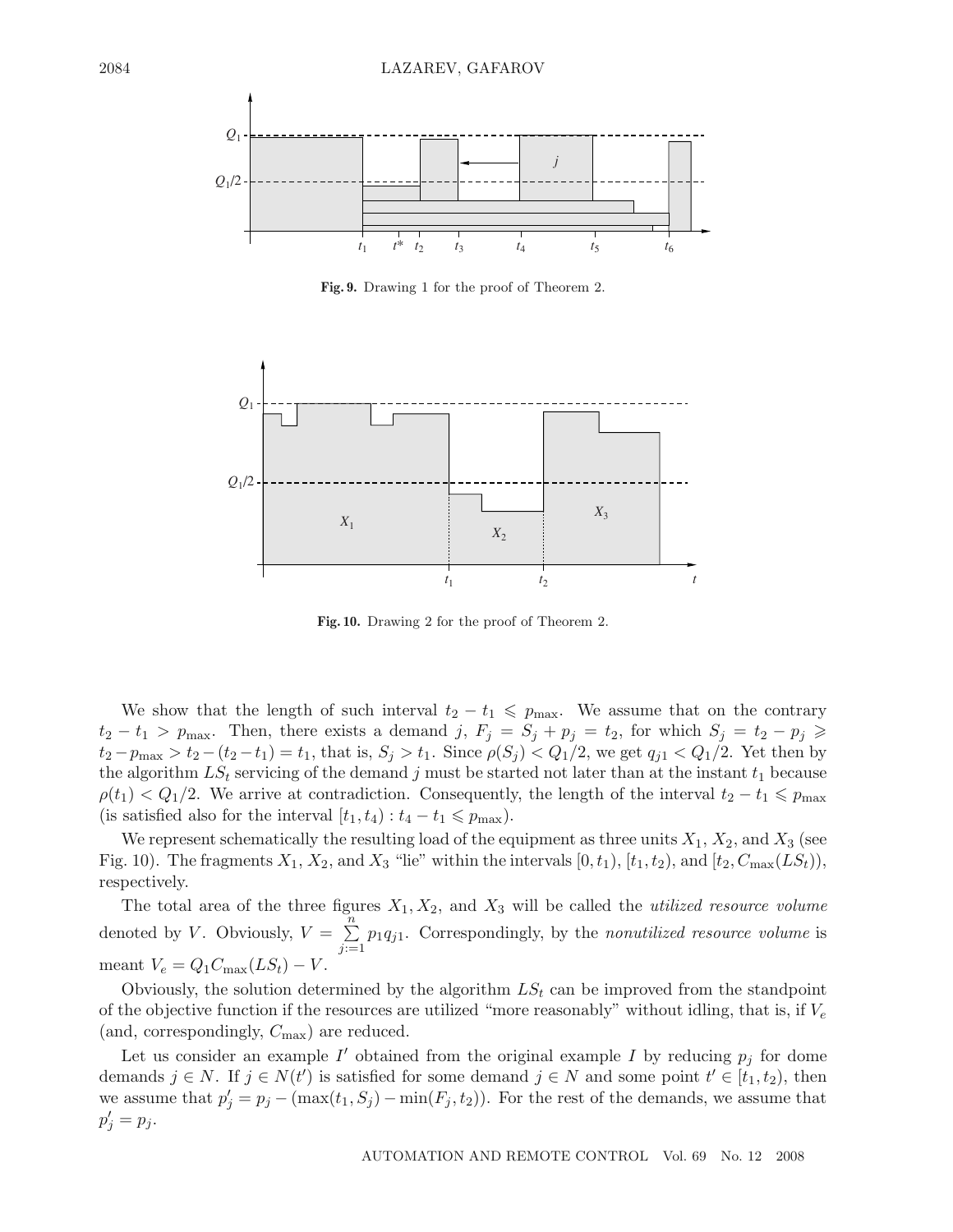Let us consider the schedule  $S' = (S'_1, S'_2, \ldots, S'_n)$  for the example  $I'$ :

$$
S'_{j} = S_{j}, \quad S_{j} < t_{1};
$$
\n
$$
S'_{j} = t_{1}, \quad S_{j} \in [t_{1}, t_{2}];
$$
\n
$$
S'_{j} = S_{j} - (t_{2} - t_{1}), \quad S_{j} > t_{2},
$$

that is, for the schedule  $S'$  the fragment  $X_2$  (see Fig. 10) was reduced and the fragment  $X_3$  was shifted to the point  $t_1$ .

Obviously, the schedule  $S'$  is admissible for the example  $I'$  and is constructed by the algorithm  $LS_t$ . We denote by  $\overline{C}_{\text{max}}(LS_t)$  the value of the objective function for the example I' under the schedule S' and by  $\overline{C}^*_{\text{max}}$ , the optimal value of the objective function for the example I'. Then,  $\overline{C}_{\max}(LS_t) = C_{\max}(LS_t) - (t_2 - t_1), \overline{C}_{\max}^* \leqslant C_{\max}^*$ , where  $C_{\max}^*$  is the optimal value of the objective function for the original example I.

For the schedule  $S' \forall t \in [0, \overline{C}_{\text{max}}(LS_t)), \rho(t) > Q_1/2$  is satisfied. Then,  $V > V_e$  for the example I', and, consequently,  $2\overline{C}_{\text{max}}^* > \overline{C}_{\text{max}}(LS_t)$ . We get  $2C_{\text{max}}^* \geq 2\overline{C}_{\text{max}}^* > \overline{C}_{\text{max}}(LS_t)$  $C_{\text{max}}(LS_t) - (t_2 - t_1) \geqslant C_{\text{max}}(LS_t) - p_{\text{max}}$  and denote by  $C_{\text{max}}^*(pm)$  the optimal value of the objective function for the problem with demand servicing interrupts.

**Theorem 3.**  $2C_{\text{max}}^{*}(pmtn) > C_{\text{max}}^{*} - p_{\text{max}}.$ 

**Proof.** We continue the proof of the above theorem. Since  $2C_{\text{max}}^*(pmn) \geq 2\overline{C}_{\text{max}}^*(pmn) \geq 1$  $\overline{C}_{\text{max}}(LS_t) \geqslant C_{\text{max}}(LS_t) - p_{\text{max}}$ , we obtain from that  $2C_{\text{max}}^*(pmn) \geqslant C_{\text{max}}(LS_t) - p_{\text{max}} \geqslant C_{\text{max}}^*$  $p_{\text{max}}$ .

#### 5. SCHEDULING FOR PARALLEL MACHINES

In the present section we consider a special case of *RCPSP* of parallel machine scheduling. Given are *n* demands, the graph of precedence relations, and the durations  $p_i$  of demand servicing. The demands are to be serviced on m identical parallel machines. The objective function  $C_{\text{max}}$ is the common instant of completing all demands. For the given special case there exists a single cumulative resource of power  $Q_1 = m$ , and at that  $q_{i1} = 1, j = 1, \ldots, n$ . We denote the problem of parallel machine scheduling by PMS or  $Pm|prec|C_{\text{max}}$  as is customary in the scheduling theory. This problem is NP-hard in the strong sense [15]. Graham [16] demonstrated that the simple scheduling algorithm works rather well here. We denote by  $C_{\text{max}}(LS)$  the value of the objective function obtained by the scheduling algorithm (List Scheduling). Then,  $C_{\text{max}}(LS)/C_{\text{max}}^* \leq 2 - \frac{1}{m}$ , where  $C^*_{\text{max}}$  is the optimal value of the objective function.

Let us consider the PMS problem with demand servicing interrupts  $Pm|prec, pmtn|C_{\text{max}}$  and denote by  $C^*_{\text{max}}(pmtn)$  the optimal value of its objective function.

The following fact supports Hypothesis 1 that was put forward by the present authors.

**Theorem 4.**  $C_{\text{max}}^* \leq 2C_{\text{max}}^*(pmn)$ .

**Proof.** As was proved in [16],

$$
C_{\max}(LS) \leqslant \frac{\sum p_j}{m} + CP,
$$

where  $\overline{CP}$  is the length of the critical path, that is, the upper bound of  $C_{\text{max}}(LS)$  for the problem  $Pm|prec|C_{\text{max}}$  is smaller than the sum of two simple lower estimates for the same problem.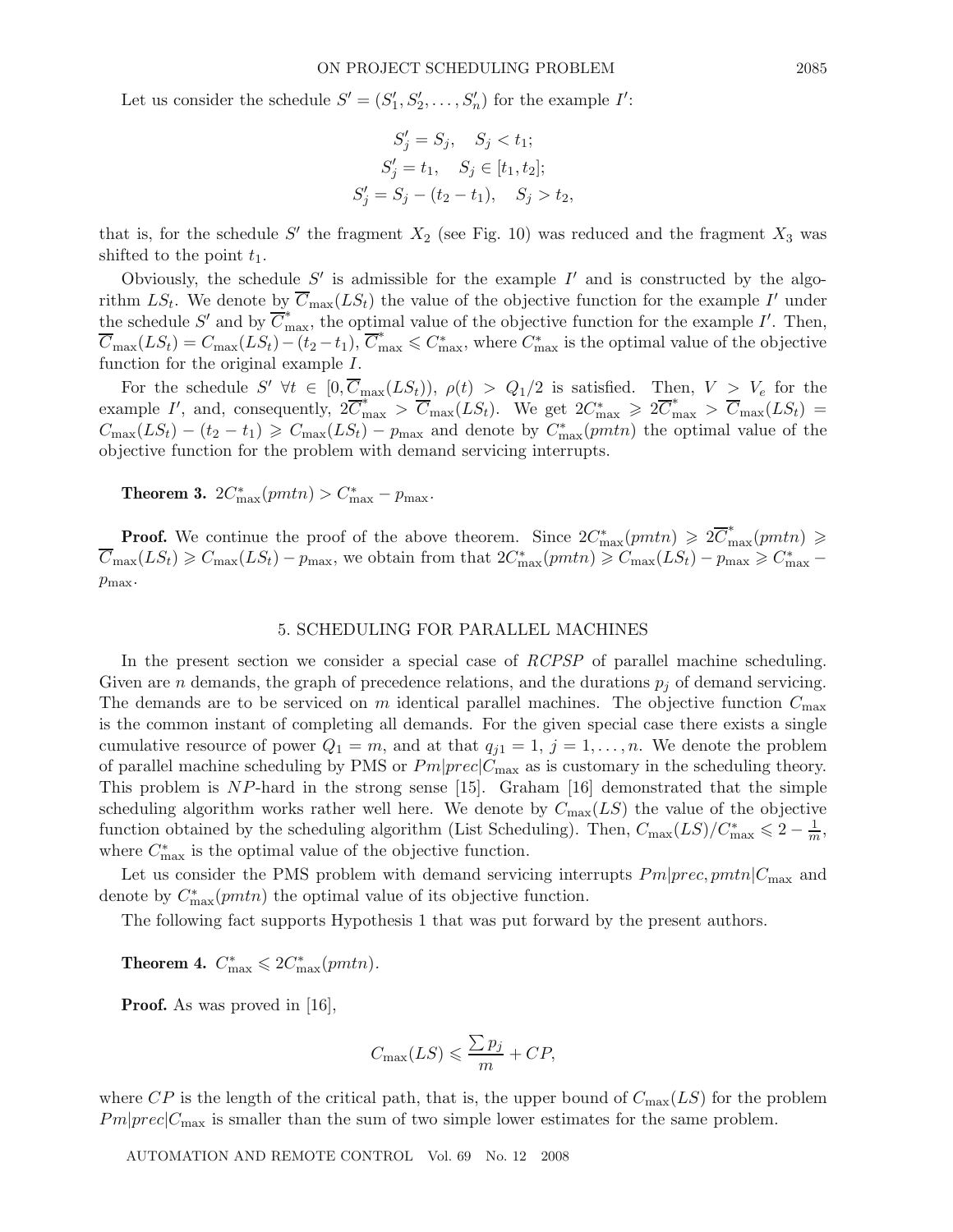One can readily show that  $C_{\text{max}}^*(pmn) \geqslant \frac{\sum p_j}{m}$  $\frac{\Delta P_j}{m}$  and  $C^*_{\text{max}}(pmn) \geqslant CP$ . Consequently,

$$
C_{\max}(LS) \leqslant 2C_{\max}^*(pmtn).
$$

Therefore, Hypothesis 1 is true for the problem  $Pm|prec|C_{\text{max}}$ . This result was first obtained by R.L. Graham who, unfortunately, did not publish it [15].

#### 6. CONCLUSIONS

The present paper considered the problem of project scheduling with regard for the resource constraints and its special cases. The objective function lies in minimizing the total project execution time. The existing lower estimates of the objective function were subjected to comparative analysis. Calculation of the most efficient Mingozzi lower estimate was shown to be an NP-hard problem.

It as hypothesized that for the considered problem without demand servicing interrupts the optimal value of the objective function is at most twice as great as the optimal value of the objective function for the corresponding problem with interrupts. Proofs of the hypothesis were given for the cases of the problem with parallel machines and without the precedence relations in the demand servicing. Proofs or disproofs of the hypothesis under consideration will give the following results:

—if the hypothesis is true, then solution of the problem with interrupts will establish the lower estimate  $LB = C_{\text{max}}(S')$  and the unattainable upper estimate  $UB = 2C_{\text{max}}(S')$  for *RCPSP* without interrupts. The upper estimate may be used in the branch-and-bound method for effective rejection of the "bad" solutions. The other way round, by determining  $C_{\text{max}}(S^*)$  for *RCPSP* we get the upper estimate for  $PRCPSP$ ;

—if the hypothesis is not true and we get  $C_{\text{max}}(S^*) \approx O(n)C_{\text{max}}(S')$ , that is, an *n*-fold difference, then the "best known" lower estimate  $LB_M$  used in the branch-and-bound method may deviate from  $C_{\text{max}}(S^*)$  by the factor of  $O(n)$ . In this case, method like branch-and-bound (branch & bounds, Constraint Programming, and so on) with the lower estimate  $LB_M$  prove to be ineffective.

## REFERENCES

- 1. Kolish, R. and Padman, R., An Integrated Survey of Project Scheduling, in *Manuscripte aus den Institut fur Betriebswirtschaftslehre*, Kiel, 1997.
- 2. Kolish, R. and Sprecher, A., PSPLIB—A Project Scheduling Problem Library, in *Manuscripte aus den Institut fur Betriebswirtschaftslehre*, Kiel, 1996, no. 396.
- 3. Brucker, P. and Knust, S., *Complex Scheduling*, Heidelberg: Springer, 2006.
- 4. Merkel, D., Middendorf, M., and Schmeck, H., Ant Colony Optimization for Resource-Constrained Project Scheduling, *IEEE Trans. Evolut. Comput.*, 2002, vol. 6, no. 4, pp. 333–346.
- 5. Hartmann, S. and Kolish, R., Experimental Evaluation of State-of-the-Art Heurisitcs for the Resourceconstrained Project Scheduling Problem, *EJOR*, 2000, no. 127, pp. 394–407.
- 6. Kolish, R. and Hartmann, S., Heuristics Algorithms for Solving the Resource-Constrainde Project Scheduling Problem: Classification and Computational Analysis, in *Manuscripte aus den Institut fur Betriebswirtschaftslehre*, Kiel, 1998, no. 469.
- 7. Demeulemeester, E.L. and Herroelen, W.S., An Efficient Optimal Solution Procedure for the Preemptive Resource-constrained Project Scheduling Problem, *EJOR*, 1996, no. 90, pp. 334–348.
- 8. Mingozzi, A., Maniezzo, V., Ricciardelli, S., and Bianco, L., An Exact Algorithm for Project Scheduling with Resource Constraints Based on New Mathematical Formulation, *Manag. Sci.*, 1998, no. 44, pp. 714– 729.